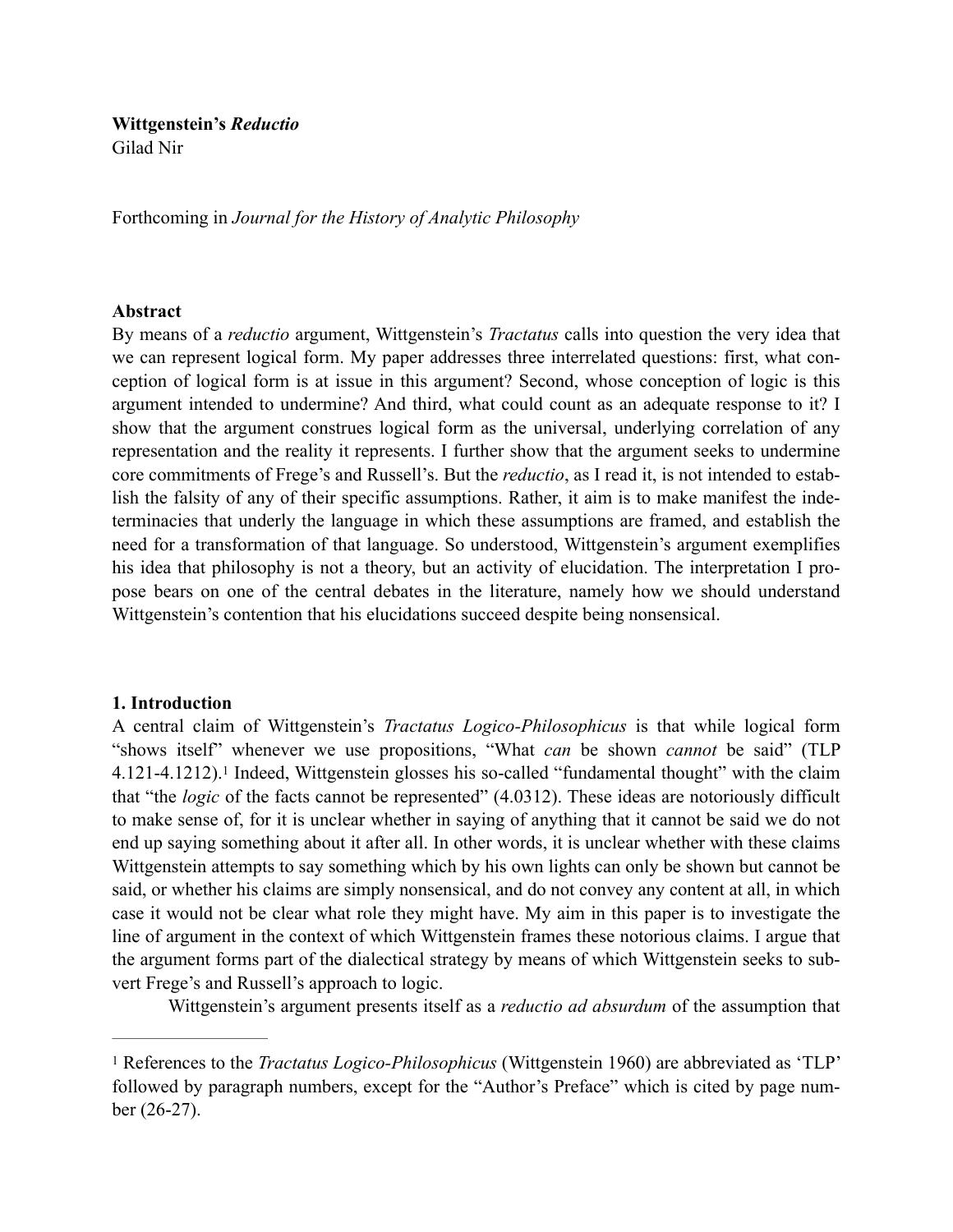logical form can be represented. Starting from the distinction between the content and form of representation, Wittgenstein argues that no representation can represent its own form (TLP 2.16- 2.174). But given the further assumption that logical form underlies any possible representation (2.18, 3.032) it seems to follow that there can be no representation of logical form (4.12).

<span id="page-1-2"></span>I propose to distinguish two ways of understanding the upshot of Wittgenstein's argument. On what I will call the standard reading of the argument, its goal is to show that the assumption that logic can be represented is incompatible with principles that make up Wittgenstein's own account of logic and representation; the argument is taken to record Wittgenstein's reasons for rejecting that assumption.[2](#page-1-0) But this gives rise to a peculiar predicament: the conclusion that logical form cannot be the topic of assertions seems to follow from premises that involve assertions about logical form. As a remedy to this predicament, the standard reading appeals to Wittgenstein's distinction between what can be said and what can be shown (4.1212), since this distinction seems to be meant to allow Wittgenstein to indirectly convey substantive insights concerning the logical form of language and reality, while avoiding the obstacle that logic cannot be directly represented. Thus although according to the standard reading the grounds of Wittgenstein's theory are ineffable, it is a theory that he is taken to thereby provide.

And yet in spelling out his conception of philosophy Wittgenstein expressly says that philosophy is "not a theory but an activity" which essentially consists in elucidations (TLP 4.112). Philosophical elucidations, Wittgenstein explains, aim to effect a clarification of our language, and thereby allow us to overcome our philosophical confusions. Moreover, far from holding that his elucidations convey a commitment to substantive philosophical theses, in the penultimate paragraph of the book Wittgenstein urges us to throw away the ladder of elucidations on which we have climbed up, for once we have reached clarity, we should no longer have any use for them (6.54). Taking these remarks as their starting point, proponents of the so-called "resolute" readingof the *Tractatus* reject the standard reading's construal of Wittgenstein's aims.<sup>3</sup> The alternative construal of Wittgenstein's *reductio* that I propose in this paper is meant to lend support to the resolute approach.

<span id="page-1-3"></span>The alternative reading of the argument, which I will defend, is guided both by Wittgenstein's methodological reflections in the *Tractatus* as well as by his later reflections on the different ways in which one might react to the discovery of a contradiction in mathematical as well as in philosophical contexts. The inconsistencies that a *reductio* argument exposes, on this reading, reflect the presence of pervasive confusions that underlie our use of language, rather than the falsity of this or that premise of the argument. Not only the expressions of the inconsistent theory, but the very questions which gave rise to them are thereby recognized to have lacked a determinate sense. This is a general point Wittgenstein makes in the Preface to the *Tractatus*: the manner in which philosophical problems tend to be posed, Wittgenstein there says, reflects a misunderstanding of the logic of our language (TLP 27 and 3.323-4). The proper response to the discovery

<span id="page-1-0"></span><sup>&</sup>lt;sup>[2](#page-1-2)</sup> Proponents of the standard reading include Anscombe 1959 162, Geach 1976, Hacker 2001b 146, Williams 2004 21, Nordmann 2005 65, White 2006 122, and Zalabardo 2015 84, as well as Russell 1960 21-23, whose reading I discuss in Section 4.

<span id="page-1-1"></span><sup>&</sup>lt;sup>[3](#page-1-3)</sup> Diamond 1991b; Kremer 2002; Conant and Diamond 2004; Narboux 2014. For an overview of the debate between standard and resolute readers of the *Tractatus*, see Bronzo 2012.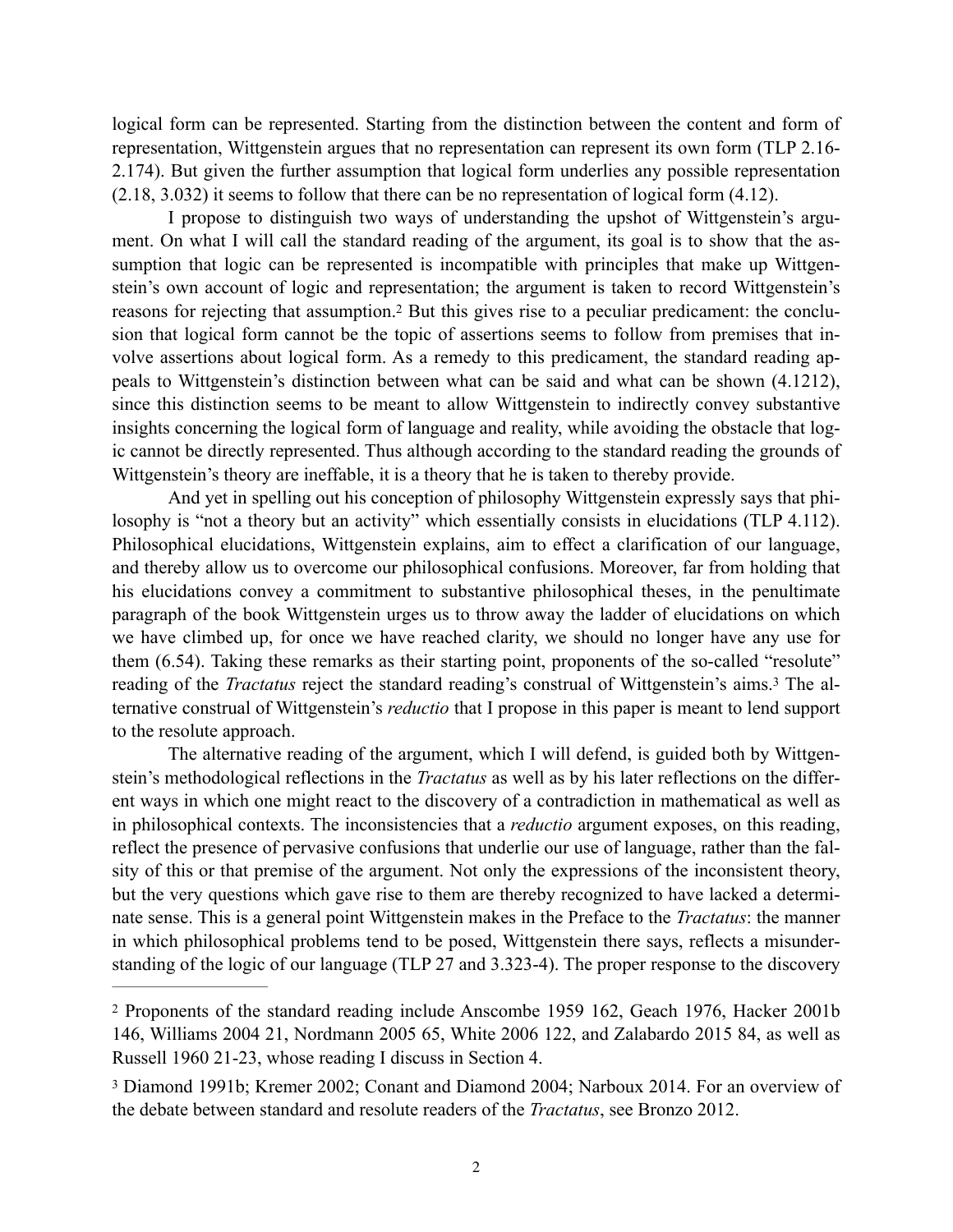of such underlying confusion, he goes on to suggests, is the transformation of the use of language within which those problems are couched (4.112). As a result, the problems would not be solved, but would rather be made to disappear (6.52-6.521 and 6.54). Importantly, in order to achieve this effect, no philosophical theses need to be relied on. Clarity will transpire by removing confusions, not by metaphysical discovery (cf. 6.53).

The Tractarian *reductio*, as I understand it, specifically aims to expose the indeterminacies that underly the way in which Frege and Russell frame their conception of logic, and thereby to point out the need for a transformation of their philosophical language. His goal is not, therefore, to show that some of their theses about logic and representation are false whereas others are true, but rather to show that there is no genuine, meaningful question to which the theses advanced by his predecessors provide an answer. Furthermore, since the elucidatory expressions in which the *reductio* consists themselves draw on the indeterminate use of language that they help us overcome, their success as elucidations requires that we come to recognize that they, too, are nonsensical. Wittgenstein therefore recommends that the ladder provided by the *reductio* ultimately be thrown away.

The structure of the paper is as follows. In Section 2 I reconstruct the ostensible form of Wittgenstein's *reductio*, which the standard reading takes at face value. In Section 3 I assess the extent to which Frege and Russell can be said to be committed to the premises on which the argument draws. In Section 4 I consider Russell's attempt to circumvent the *reductio* by rejecting one of the central premises of the argument while keeping the rest intact. In Section 5 I motivate the alternative construal of the role of *reductio* arguments, drawing on the later Wittgenstein's reflections on the philosophy of mathematics, and I show that the germ of this construal is already to be found in Frege's and Russell's reflections on the admissibility of indirect proofs in laying the foundations of logic. In Sections 6 and 7 I argue that this alternative construal fits the Tractarian *reductio*, and I then clarify the way in which my suggestion lends support to the resolute reading of the *Tractatus*.

### **2. The Ostensible Structure of Wittgenstein's** *Reductio*

My initial aim is to spell out the ostensible form of the Tractarian *reductio*. I call it the *ostensible* form, for upon further reflection it will become difficult to see how one could accept the implications of the argument while continuing to treat the premises from which it takes its start as intelligible. Nonetheless, the dialectical strategy of the *Tractatus* seems to target the kind of reader who, like Frege and Russell, does not suspect that there is anything amiss with the premises of the argument, apart from their possibly being false.

The argument can be broken down into two main steps. In the first step, Wittgenstein distinguishes between the *content* of a representation and the *form* of representation that it employs, and argues that in order for a representation to represent its own form of representation, it would have to employ a different form of representation than the one that it purports to represent. He concludes that no picture can represent its own form of representation. Nonetheless, it still seems possible, at this stage of the argument, that a form of representation of one picture could be represented by means of a different picture, which employs a different form. In the second step of the argument this possibility is blocked. It is argued that all forms of representation presuppose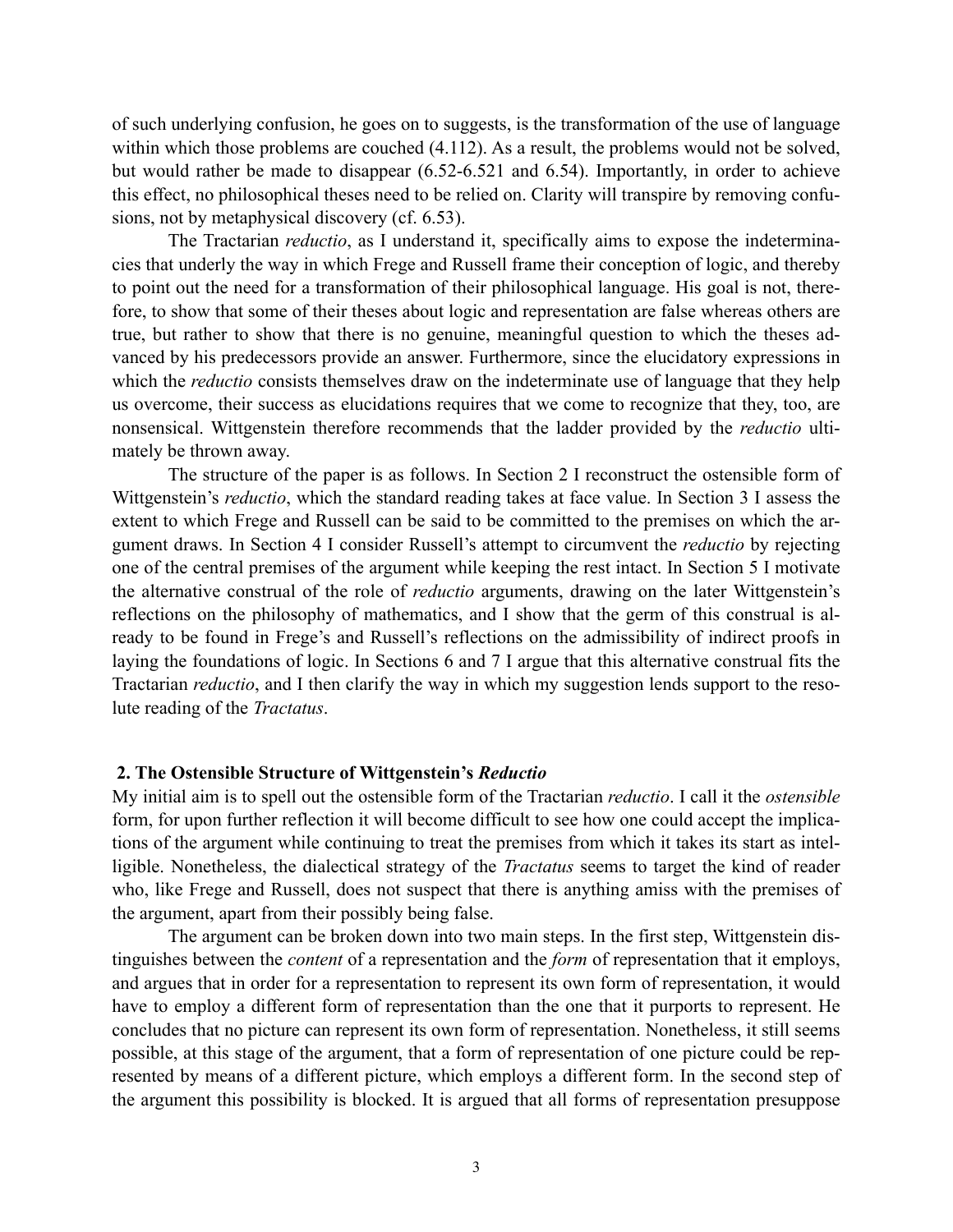logical form, and from this the conclusion is drawn that logical form cannot be represented.

The paradigmatic, basic case of representation that Wittgenstein addresses in the first step of the argument is that of a picture. According to Wittgenstein, if a picture is to count as a representation at all, at least two conditions must be met. I call the first the condition of *Common Form*:

2.16 In order to be a picture a fact must have something in common with what it pictures.

2.17 What the picture must have in common with reality in order to be able to represent it after its manner—rightly or falsely—is its form of representation.

A form of representation is the medium within which certain features of the picturing fact become significant. For by being common to the structure of the picture and the structure of the depicted fact, the form enables their systematic correlation (TLP 2.15-2.151). A relatively simple example for this is the case of spatial pictures that represent spatial states of affairs, where what is correlated are two structures that have spatial form; a more complicated example is the case of the gramophone record whose physical shape pictures a musical piece (4.0141), where the depicting fact and the depicted fact do not belong to the domain of a single form. The principle of Common Form thus states that what is common to all pictures, including those in which the picture and the depicted belong to radically heterogenous domains, is the availability of systematic correlation—a projection or mapping of the elements and structure of one fact onto the elements and structure of another (3.11-3.1432).

The second condition that must be met by any pictorial representation is what I shall call *Outsideness*:

<span id="page-3-1"></span>2.173 The picture represents its object from outside (its standpoint is its form of representation), therefore the picture represents its object rightly or wrongly.

The basic idea behind Outsideness is that representation as such involves a distinction between two coordinated but distinct facts — the picture and the pictured. One thing this implies is that nothing can count as its own representation. This sounds so trivial that one might think it is not even worth mentioning, but as we shall see it is far from being inconsequential.[4](#page-3-0)

Given Common Form and Outsideness, it results that no picture can represent its own form of representation. For whatever a picture represents, it must be "outside" of, but at the same time, any picture must be "within" the common form that it shares with its object. Wittgenstein concludes from this that the form of representation that enables a picture to depict some range of facts is not representable by that picture, or any picture of that same form:

<span id="page-3-0"></span><sup>&</sup>lt;sup>[4](#page-3-1)</sup> See also TLP 4.041 and 5.61, as well as the the illuminating discussions of this feature of Wittgenstein's account of picturing in Diamond 1991b 186-193, Sullivan 2001 106 and and Zalabardo 2015 74. In the next section I continue to discuss Outsideness and its role in Wittgenstein's *Tractatus*, as well as in the work of his predecessors.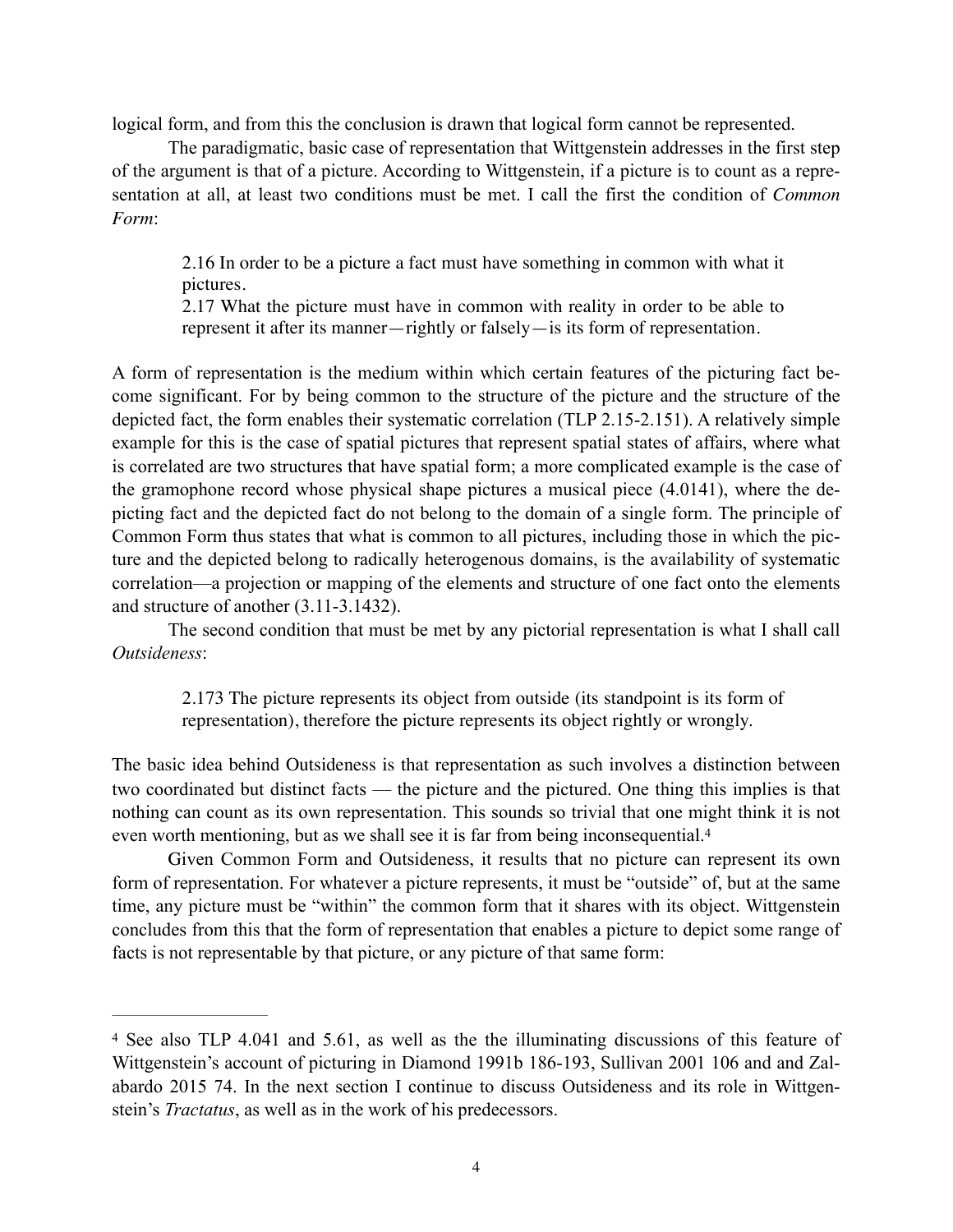2.174 The picture cannot place itself outside of its form of representation.

However, even though the form of a representation cannot be part of its content, it must somehow be operative in our use of the picture if we are to interpret it as the picture it is. This drives Wittgenstein to qualify his conclusion:

2.172 The picture, however, cannot represent its form of representation; it shows it forth.

Let us leave aside, for the moment, the task of coming to grips with Wittgenstein's distinction between what is said and what is shown forth in a picture. What is crucial for present purposes is that Wittgenstein does not say (at least not yet) that the form of representation which shows forth in a picture could not be represented *at all*. Indeed, what he says seems to leave it open that this could be done by means of a different picture, which employs a different form of representation. Thus a regress of forms of representation seems to loom; and the second step of the argument can be taken to block this regress.

The second step of the argument shifts the focus from pictorial representation to representation as such, including representation by means of propositions, in which, according to Wittgenstein, thought essentially consists (TLP 3, 4). This shift involves a complete abstraction from the natural correlations that may be found between the elements and structure of ordinary pictures and the elements and structure of the facts they depict: whereas in pictorial representation a red element in the picture might depict a red object by virtue of being red, the correlation of a proposition and the fact it represents does not depend on any material similarities. What remains, despite the abstraction, is the least common factor which any representation must have with what it depicts. This is what Wittgenstein calls logical form:

2.18 What every picture, of whatever form, must have in common with reality in order to be able to represent it at all—rightly or falsely—is the logical form, that is, the form of reality.

2.181 If the form of representation is the logical form, then the picture is called a logical picture.

2.182 Every picture is also a logical picture.

Wittgenstein here introduces the principle of the universality of logical form (or Universality, for short). Like spatiality, which informs all spatial representations, logical form is thought of as that which informs any representation of reality, and in particular, all language and thought. In articulating what this bare medium of correlation involves, Wittgenstein explains that the structures of any picture and any depicted fact must have, at a minimum, the same "logical (mathematical) multiplicity" (4.04, 5.475). Of this multiplicity, too, Wittgenstein says that it cannot be represented at all, since "one cannot get outside it in the representation" (4.041).

There are two interrelated features of Universality on which the *reductio* argument turns: the idea that logical form underlies all representation, without exception, and the idea that in speaking of logical form we are speaking of a single, unified form, or at any rate, a single network of interconnected forms (TLP 2.18, 2.181, 3.032, 4.12, 4.121, 5.47, 5.511 and 6.124). This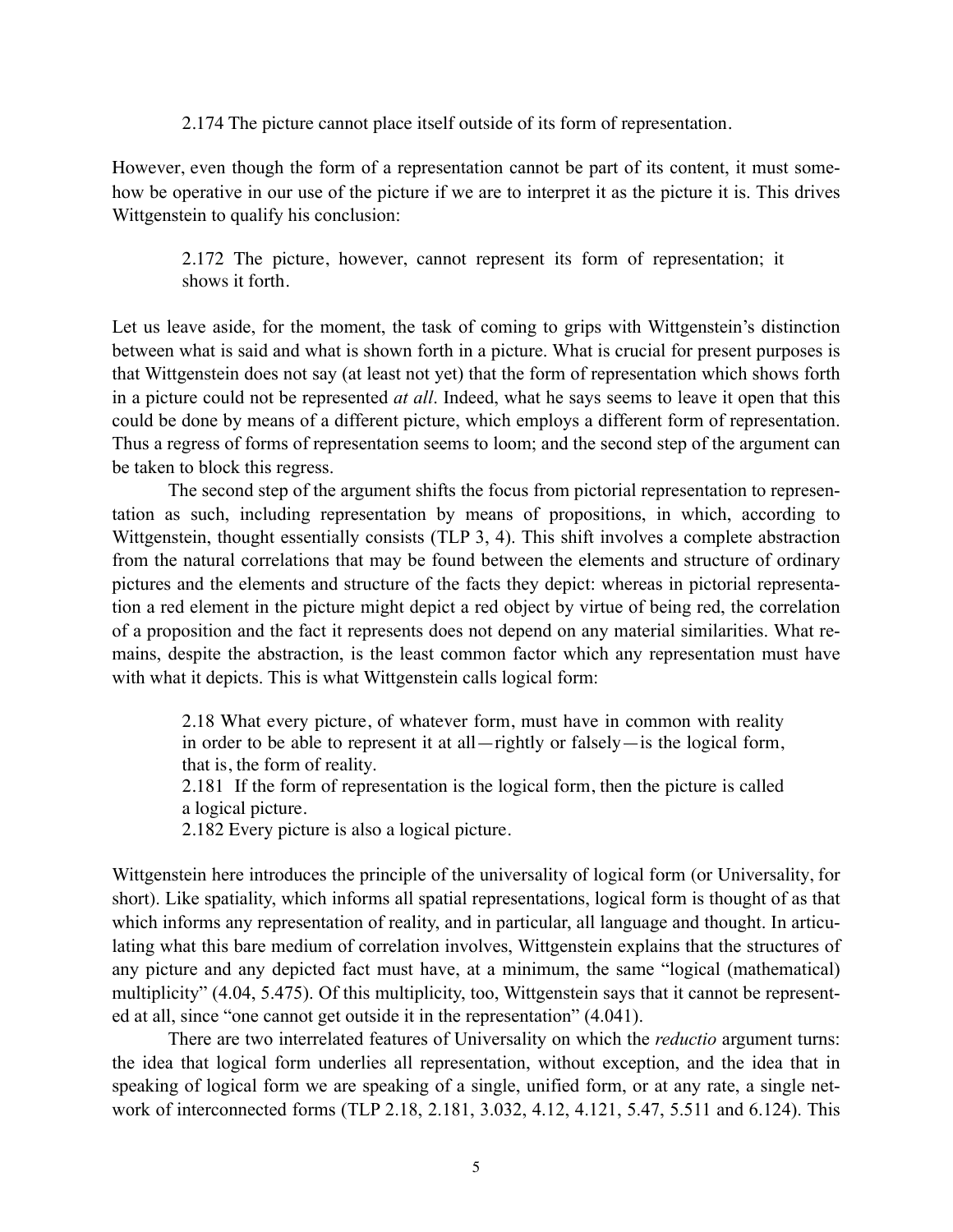is not to deny that there are places in the *Tractatus* in which the term 'logical form' admits of the plural, that is, places in which Wittgenstein speaks of the different logical forms of different types of sentences, e.g. sentences involving predicates ranging over different number of arguments (3.315, 3.327, 4.0031, 4.128, 6.23). This plural notion of logical form is a central topic of Russell's 1913 manuscript (Russell 2013), and Wittgenstein's early *Notebooks* directly responds to Russell with an argument directed against the idea that logic can say anything about such forms (Wittgenstein 1984 2; cf. TLP 5.55-5.555). But the passages in which the Tractarian *reductio* is presented abstract from the particularity of logical forms and directly target the representability of logical form as such (this is particularly evident in TLP 2.18-2.182, cited above, and 4.12, which is cited below)[.5](#page-5-0)

<span id="page-5-1"></span>I will have more to say about Universality in the next section, where I consider the vexed question of the extent to which anything like it may be attributed to Frege and Russell; I would here like to focus on the role it plays in the *reductio*. The regress of forms of representation which initially seemed possible in the case of pictorial forms of representation is blocked as soon as one introduces the principle of Universality. For it follows from Universality that there is no such thing as an *ill*ogical form of representation—there can be no *common* factor which does not involve that which is minimally and universally common (cf. TLP 3.03-3.0321, 5.4731, and Wittgenstein 1984 108). And it follows from Outsideness that if there is no such thing as standing outside logical form, then there is no representing it, at all. The entire second step of the argument appears, in highly condensed form, at TLP 4.12:

4.12 Propositions can represent the whole reality, but they cannot represent what they must have in common with reality in order to be able to represent it—the logical form.

To be able to represent logical form, we should have to be able to put ourselves with the proposition outside logic, that is outside the world.

The argument of 4.12 may be reconstructed as follows. The three principles of representation which I spelled out above seem to serve as uncontested premises in the argument. For convenience, I repeat them here:

*Common Form*: a representation and what it represents are correlated with one another by virtue of having a common form.

*Outsideness*: a representation is distinct from what it represents.

*Universality*: logical form is the least common denominator of all correlation.

Let us call the assumption which is to be rejected by means of the *reductio*, on this construal, *Representability*. The first step of the reconstructed argument, (A), consists in the assertion of

<span id="page-5-0"></span><sup>&</sup>lt;sup>[5](#page-5-1)</sup> If the Tractarian *reductio* were concerned with the representability of each particular logical form, for the argument to produce a contradiction further assumptions would have to be added, e.g. that a representation that has one logical form could not have enough in common with other logical forms to count as their representation.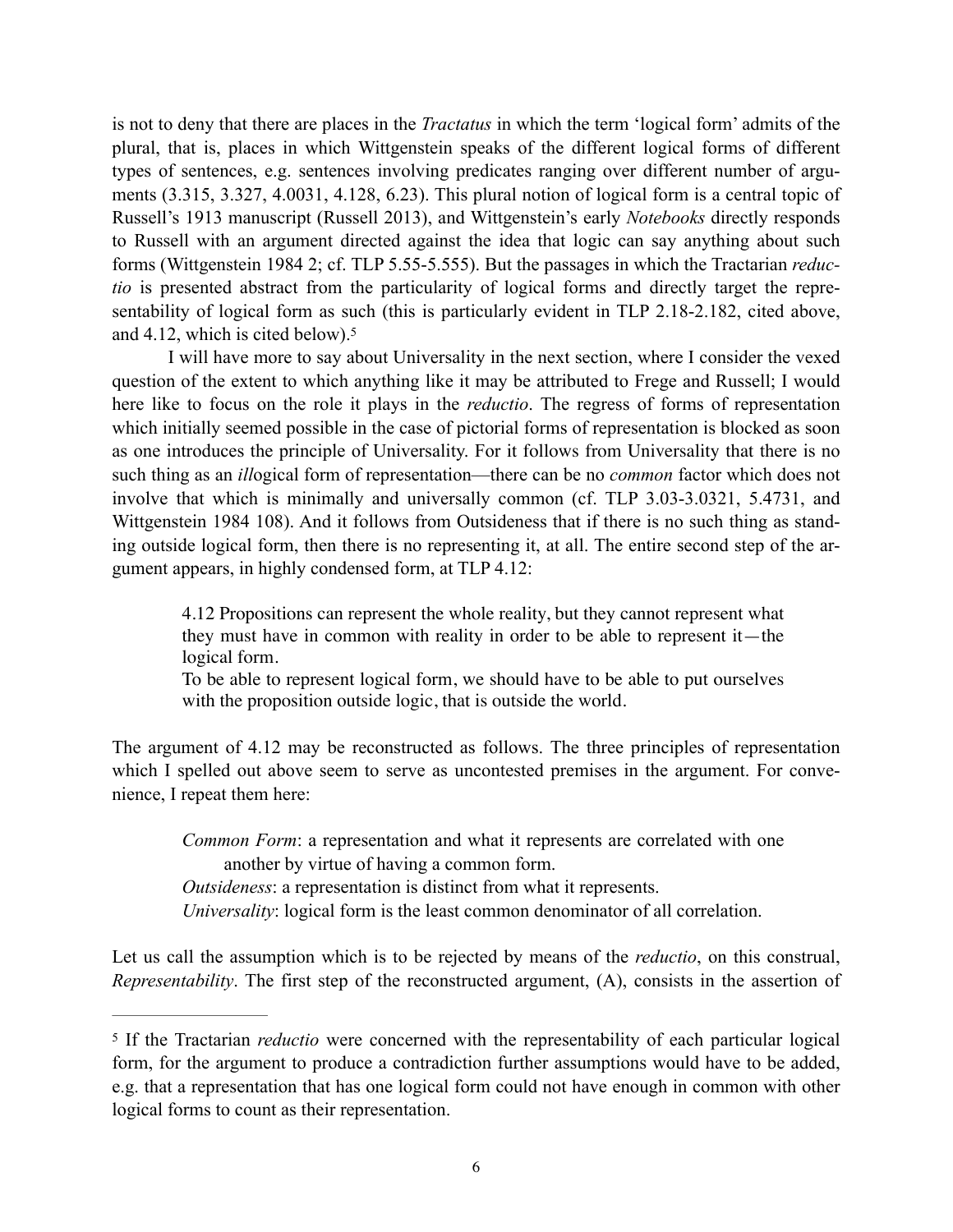this assumption:

(A) *Representability:* We can make a representation of logical form.

Together with *Outsideness*, Representability yields (B):

(B) Such a representation of logical form would be *outside* its putative object, i.e. outside logical form.

I note again that the notion of logical form which is relevant for the argument, as I reconstruct it, is the singular, not plural; this explain why Wittgenstein says that "To be able to represent logical form, we should have to be able to put ourselves with the proposition outside logic." Furthermore, note that although Wittgenstein does not fully spell out what he means by "standing outside," it seems minimally to imply the distinction between two separate facts, such that no fact could be "outside" itself. When applied to the relation between a representation and its form, it implies that a representation which is outside of a certain form does not have that form. This construal of Outsideness would explain why Wittgenstein moves, in TLP 4.12 from (B) to

(C) Such a representation of logical form would not itself have logical form.

Or in the words of 4.12, such a representation would be "outside logic." Now given Universality, according to which logical form is the least common denominator of all forms of representation, it follows that

(D) Such a representation of logical form would not have anything in common with logical form.

But since this contradicts the principle of Common Form, it seems that we must reject Representability and conclude

(E) We cannot make a representation of logical form.

In the words of 4.12, "Propositions… cannot represent… the logical form". For in trying to force a proposition to take the universal form of representation as its object, satisfying the condition of Outsideness requires that we violate the condition of Common Form, and vice versa. But nothing can be both *within* and *outside* its form. Hence nothing could count as a representation of logical form. Representability, it seems, is thereby shown to be false.

# **3. Whose Views are Targeted by the** *reductio***?**

Standard readings of the Tractarian *reductio* often assume that what is at stake in it is the status of a theory that Wittgenstein himself advocates. For example, Peter Geach says Wittgenstein deals himself a "self-mate" (Geach 1976 54); Peter Hacker takes Wittgenstein to be "sawing off the branch upon which he is sitting" (Hacker 2001a 102); and Alfred Nordmann explicitly states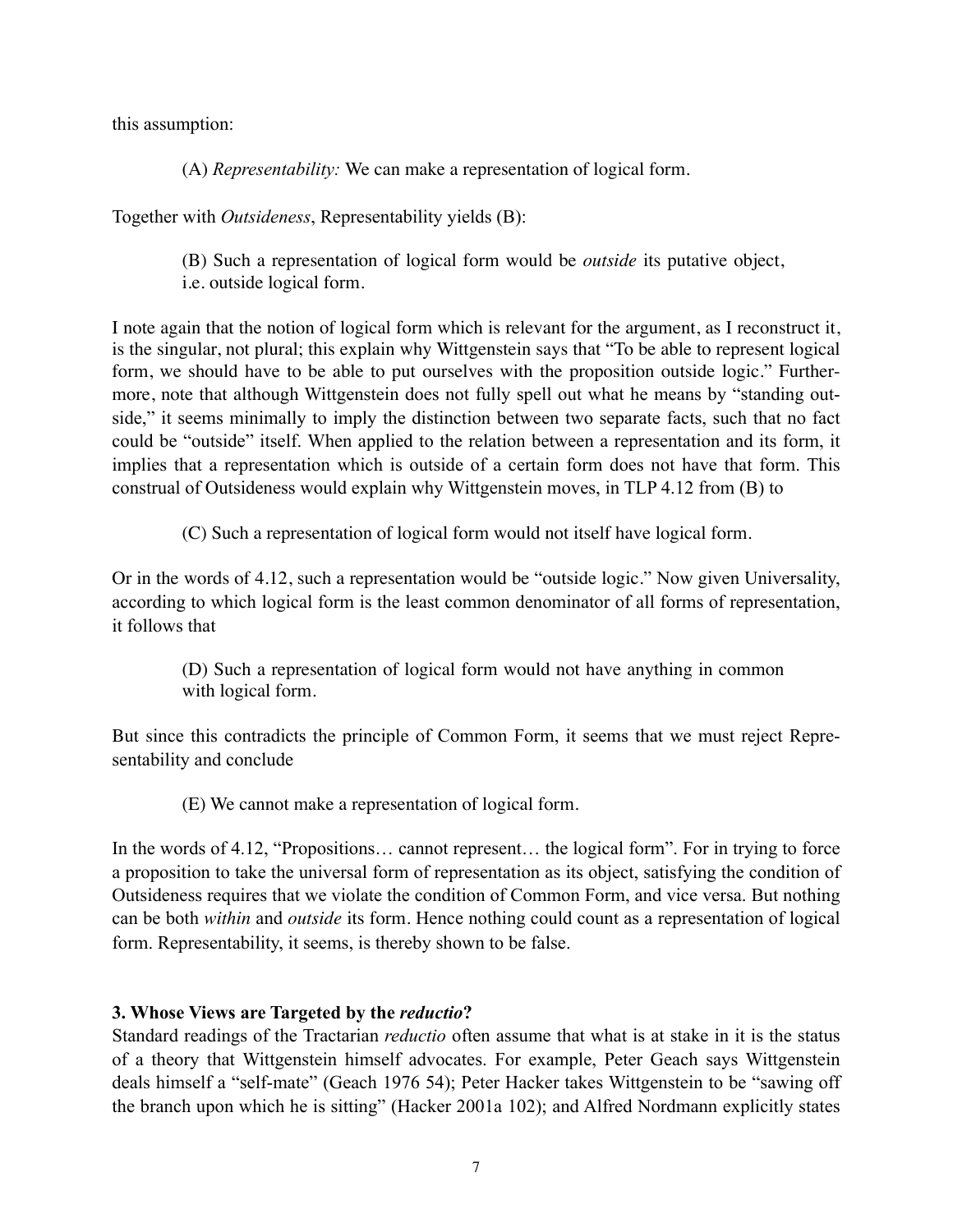<span id="page-7-4"></span>that Wittgenstein subjects his own views to a *reductio* (Nordmann 2005 65). To avoid inconsistency, Wittgenstein is taken by these standard readers to conclude that some of his theoretical commitments, though true, cannot be expressed; the distinction between saying and showing is supposedly meant to "ameliorate" the difficulty exposed by the *reductio* (Williams 2004 21; cf. Hacker2001b 14[6](#page-7-0)).<sup>6</sup> By contrast, I will here argue that Wittgenstein targets not his own but Frege's and Russell's views.<sup>[7](#page-7-1)</sup> I will then proceed to clarify in what way Wittgenstein addresses these views; what he aims for, I will argue, is not to expose these views as false but as nonsensical, and this calls for an alternative construal of the nature of the *reductio* argument.

<span id="page-7-6"></span><span id="page-7-5"></span>Whether Frege and Russell were committed to the views that Wittgenstein attributes to them is a controversial matter. In particular, there is an ongoing debate over whether a "universalist conception of logic" should be attributed to Frege and Russell, that is, a conception of logic as the science concerned with the most general and universally applicable truths—it is worth noting that several distinct points are run together in speaking of such a "universalist conception", including in particular the two principles which I distinguished between above, Universality and Representability.[8](#page-7-2) Since the question to what extent Frege and Russell espoused such a conception of logic cannot be fully settled in the present context, I propose to pursue a more modest aim, namely to clarify Wittgenstein's intent, rather than the success of his critique. What I hope to show is that, given many things Frege and Russell do say, it was not implausible of Wittgenstein to take his predecessors to have espoused such views[.](#page-7-3) [9](#page-7-3)

<span id="page-7-7"></span><span id="page-7-0"></span>For the resolute readers' critique of this construal of the distinction see Conant and Diamond [6](#page-7-4) 2004 47ff.; I return to this issue in Section 7, below.

<span id="page-7-1"></span>A notable precursor of my proposal is Ricketts 1985, who argues that the *Tractatus* exposes a [7](#page-7-5) tension in Frege, namely the tension between Frege's idea that logic plays a constitutive role in guiding all acts of judgment (which is roughly equivalent to what I called Universality) and Frege's construal of the logical axioms as substantively contentful (which is roughly equivalent to the assumption of Representability).

<span id="page-7-2"></span><sup>&</sup>lt;sup>[8](#page-7-6)</sup> A further claim often made by those who take Frege and Russell to be universalists, on which I do not wish to take a stance here, is that it follows from it that Frege and Russell are prevented from engaging in logical metatheory. Interpreters who defend the ascription of some such version of universalism to Frege and Russell include Van Heijenoort 1967, Goldfarb 1982, Ricketts 1985, Hylton 1990 and 2005, and Kuusela 2019. The claim that Frege is prevented from engaging in logical metatheory is contested by Stanley 1996, Tappenden 1997 and Heck 2007; on this see the response by Weiner 2005. Scholars who argue that not all aspects of the universalist conception of logic are attributable to Russell include Proops 2007 (who nonetheless makes clear that some of these aspects are present in Russell's earlier texts, especially the *Principles of Mathematics*) as well as Korhonen 2012 and Blanchette 2013. I discuss some further points made by Proops in fn. 13, below.

<span id="page-7-3"></span><sup>&</sup>lt;sup>[9](#page-7-7)</sup> Indeed the very fact that there is such a debate as the one described in the previous footnote goes to show that it is not unnatural, and in fact quite tempting to read Frege's and Russell's work in ways that involve the attribution to them of something like the principle of Universality—which supports my claim that Wittgenstein himself had reasons to take them to endorse it.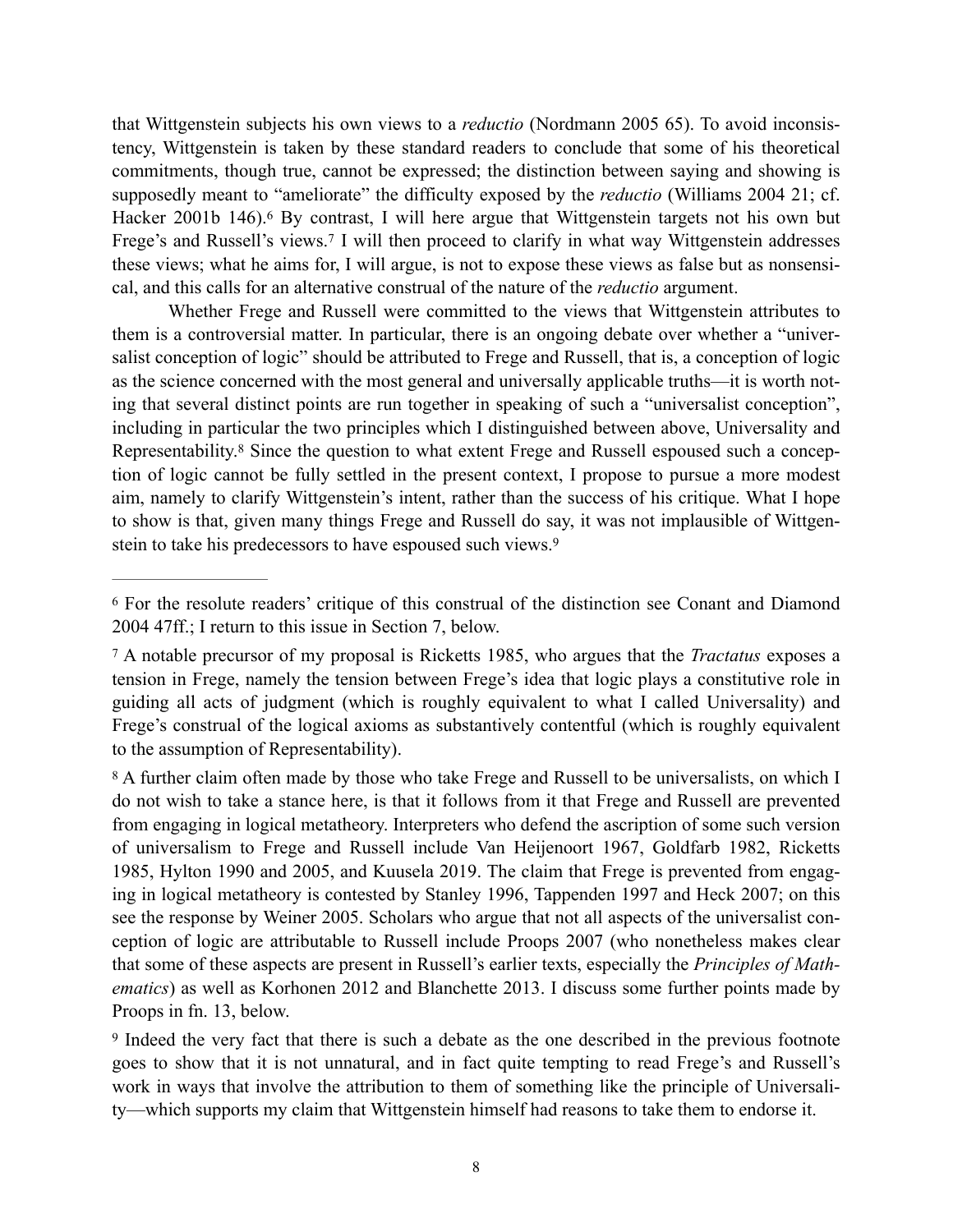<span id="page-8-3"></span>Let us begin with *Common Form*. A version of this principle is appealed to in Frege's argument that his formal language is preferable to Boole's. According to Frege, his Begriffsschrift makes it easy to recognize the correspondence between the way its signs are concatenated and "the structure of concepts" which they express (Frege 1979b  $12-13$ )[.](#page-8-0)<sup>10</sup> Russell appeals to a similar notion of common form in his multiple-relation account of judgment. One of the roles he gives to the element of judgment which he calls "logical form" is to guarantee that all its other elements are combined "in the right order", i.e. in a way that corresponds to the structure of what is judged (Russell 2013 116). Furthermore, in his "Introduction" to the *Tractatus*, Russell says that Wittgenstein's claim that logical form is common to the proposition and the fact it depicts is "In certain elementary ways… obvious." (Russell 1960 xi). And, if I am right to suggest, as I will below, that Frege and Russell can plausibly be taken to endorse Universality, it is trivial to derive from this a commitment to the weaker principle of Common Form.

<span id="page-8-4"></span>What about *Outsideness*? As the word "therefore" in 2.173 (cited above) makes clear, with this principle Wittgenstein attempts to single out the feature of representations which enables them to be truth-evaluable: it is because of the independence of the picture from what it depicts that it is capable of depicting states of affairs which do not actually exist, and in those cases to be evaluable as false. In this connection, Wittgenstein goes on to argue that the very meaningfulness of propositions, their having a sense, depends on their not presupposing their owntruth (TLP 4.061; cf. 2.02[11](#page-8-1) and 3.24).<sup>11</sup> Now even though the early Russell propounded an account of judgment which fails this test, both Frege and (slightly later) Russell advance theories that aim to meet the condition of Outsideness, so understood*.* Thus by means of his distinction between sense and reference, Frege guarantees that the meaningfulness of sentences is independent of their truth-value (Frege 1997). And once Russell abandons his earlier account of propositions, he turns to develop a theory of judgment that aims to incorporate *Outsideness* without introducing Fregean senses[.12](#page-8-2)

<span id="page-8-5"></span>To what extent can the intended targets of Wittgenstein's argument—Frege's and Russell's conceptions of logic—be taken to assume the Universality of logical form, understood as the claim that all thought and representation are governed by a single form or an interconnected network of forms, such that one cannot step outside it and yet still count as representing? Frege

<span id="page-8-0"></span><sup>&</sup>lt;sup>[10](#page-8-3)</sup> And see the discussion of the affinity between Wittgenstein's and Frege's theories of representation in Johnston 2017.

<span id="page-8-1"></span><sup>&</sup>lt;sup>11</sup>Zalabardo 2015 (74) offers a different construal of the principle I call Outsideness. According to him for a picture to be truth-evaluable, the very existence of the picture must not imply the existence of that which it depicts. This condition is not met in the case of attempts to depict logical form, since such attempted depictions would have the very form which they depict, and this would mean that the existence of the depictions would guarantee the existence of what they depict. I find this interpretation illuminating, but I believe there is not enough textual evidence to support it.

<span id="page-8-2"></span><sup>&</sup>lt;sup>[12](#page-8-5)</sup> For Russell's early view see Russell 1973, and the discussion in Hylton 1990 243-275. For the mature view, see Russell 1905 and especially 2013, with which Wittgenstein was intimately familiar.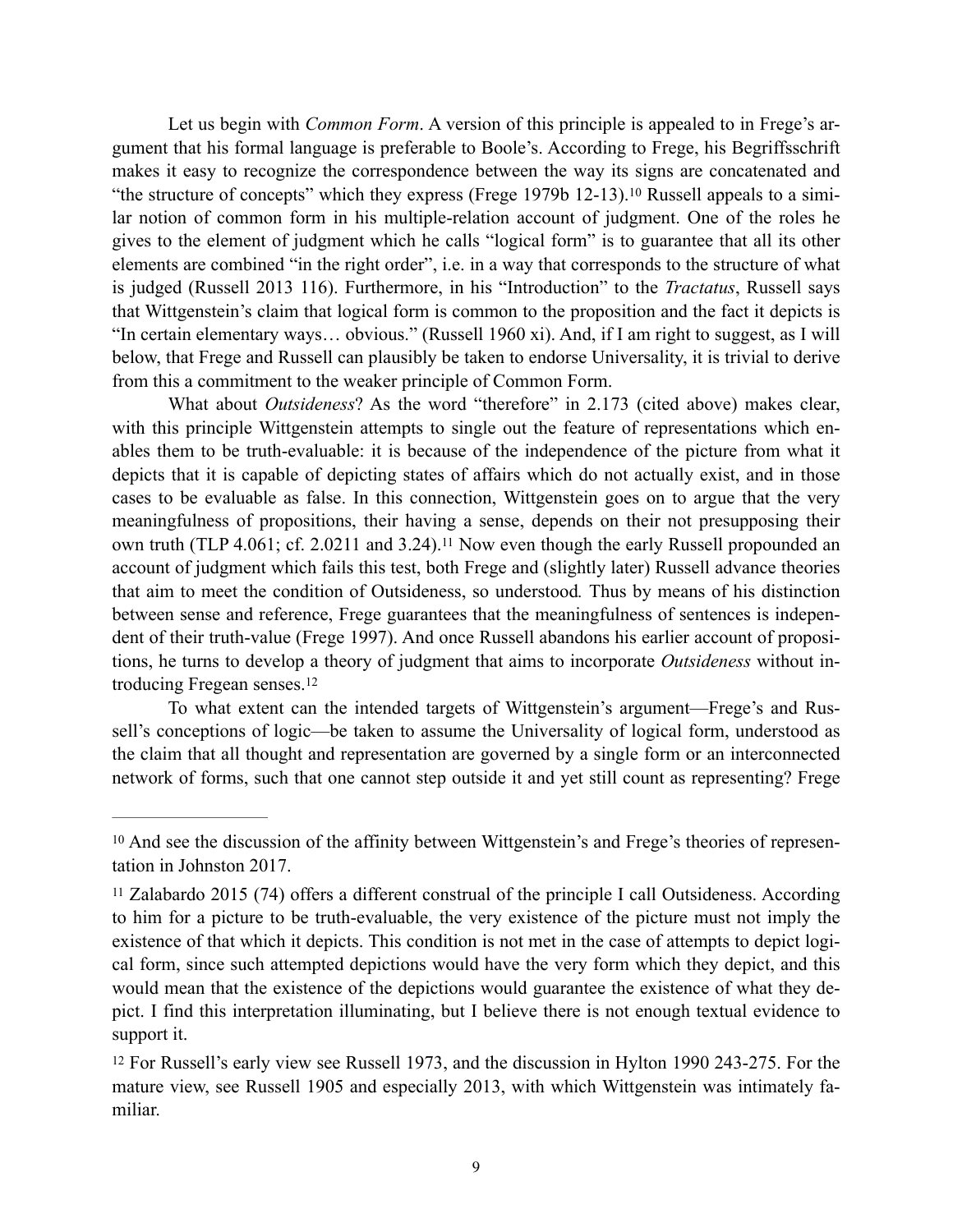says that logic is concerned not with any truth in particular, but with the "laws of truth" which are at the same time the "laws of thought." These laws are not merely normative for all thinking (Frege 1984 351) they are constitutive of all judgment and inference (Frege 1979a 3). Since logical laws constitute the activity of justification, there is no external standpoint from which one can justify any of these laws; all one can do is show how each of them interconnects with the others (Frege 2013 xvii). Logic is for Frege, in this specific sense, the study of the single, unified, and absolutely general form of all thinking. This becomes particularly explicit when Frege addresses the question whether there might be such a thing as thought which is governed by an alternative logic, in the context of Frege's polemic against the psychologistic logicians of his time, whose construal of logical laws in terms of natural laws governing the operation of brains renders these laws contingent (Frege 2013 xvi). The psychologistic logicians, Frege points out, thereby make room for the possibility of logical aliens, i.e. beings whose form of thinking corresponds to laws that contradict ours. But in the absence of agreement on common logical criteria, we could not evaluate what these aliens do in light of their laws as either correct or incorrect; and given that correctness is the constitutive goal of thinking, the very idea that what they do deserves to be called thinking, at all, is thereby shown to be incoherent. Frege further holds that to deny even a single basic principle of logic is no longer to engage in thinking; what it amounts to, Frege holds, is mere confusion (Frege 1960 21).

In his *Principles of Mathematics*, Russell similarly holds that logic is concerned with the principles that govern "inference in general" (Russell 1903 11). Like Frege, Russell is lead from this commitment to Universality to the claim that it is not merely wrong, but *impossible* to coherently judge what is logically false. One place in which this becomes evident, both in Frege and in Russell, is their arguments against the employment of indirect proofs (the genus to which proofs by *reductio* belong) in laying the foundations of logic. Frege maintains that we cannot meaningfully assume the falsity of a logical axiom, even for the purpose of deriving a contradiction, as this would require suspending the universal principles which constitutively govern our acts of thinking and judging (Frege 1980 79 and 182, Frege 1984 335, Frege 1960 21; and see Ricketts 1985 11). Russell, for his part, argues that assuming the falsity of a logical principle, e.g. in the context of an attempted indirect proof of their independence, would introduce an incoherence into our body of thought, which could not be insulated and contained. He reasons that in allowing the negation of a logical principle into the proof, we would also legitimate the invalid forms of reasoning that are derivable from it. Russell's worry is that nothing we would go on to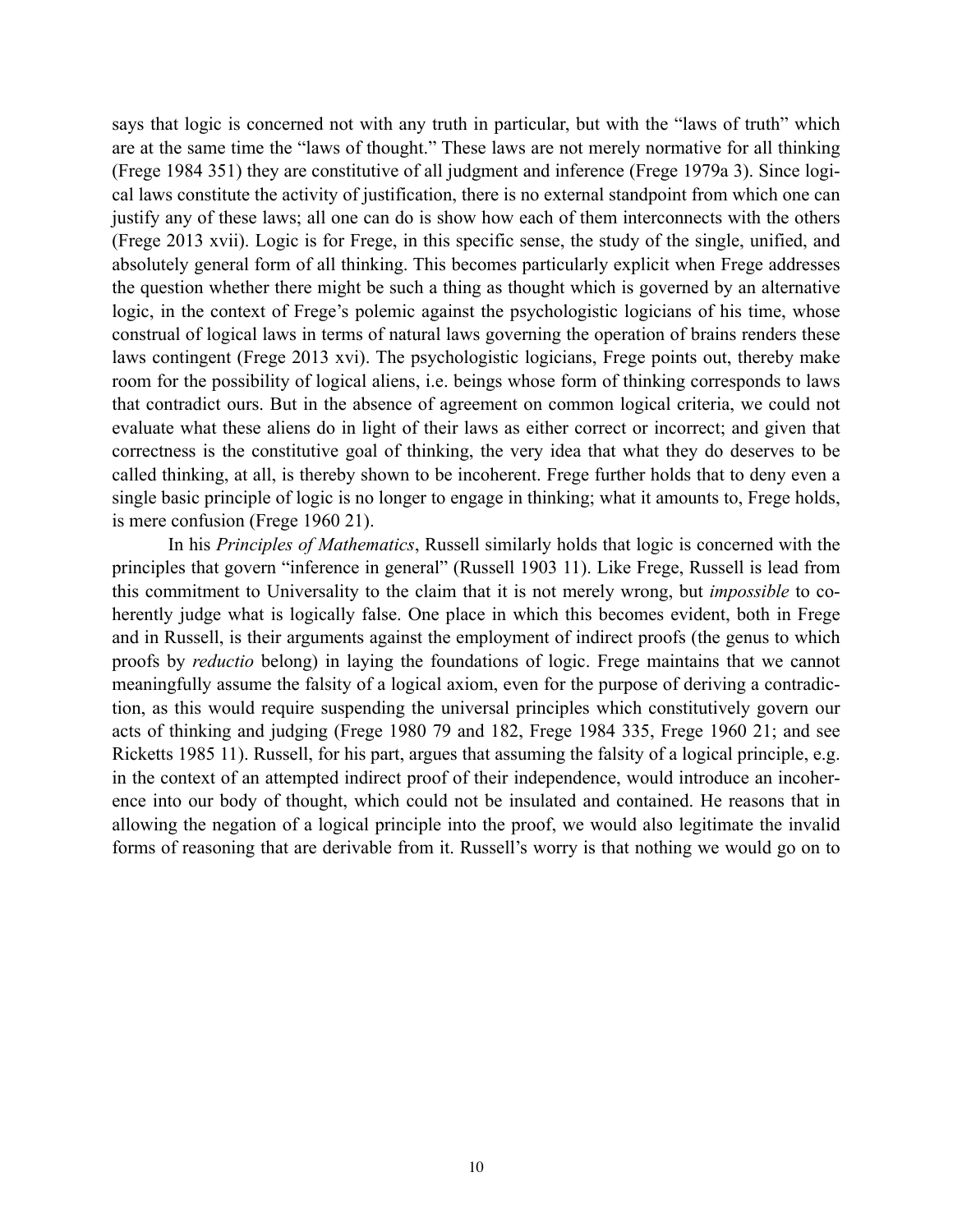<span id="page-10-2"></span>say in such a context would count as properly established (Russell 1903 15; cf. 454).[13](#page-10-0)

<span id="page-10-3"></span>Russell's views on logic shift considerably over the years, and there is an ongoing debate over whether and to what extent he can be taken to be committed to something like Universality.<sup>14</sup>The outcome of this debate should not matter for my present purposes, however, since the question I am primarily concerned with is not what Russell actually thought at each and every point in his career, but whether Wittgenstein could plausibly take him to advocate Universality. The evidence I just cited, while perhaps not sufficient for conclusively settling the first question, is sufficient for answering the latter. Wittgenstein had reasons (at the very least, apparent reasons) to take Russell to be committed to Universality. Moreover, as I will show in more detail in the next section, in his confrontation with Wittgenstein's *reductio* Russell proposes that one could save the assumption that logical form is representable if one denied Universality. What he says there implies that Universality is a commitment that he previously made and that he now finds it very difficult to disown (Russell 1960 23). So Russell himself seems to confirm my line of reading.

I now turn to the assumption which the *reductio* purports to refute, namely that logical form can be represented (A). To what extent and in what sense can Frege and Russell be taken to aim at representing logical form? The core of Frege's and Russell's logicist projects can be roughly described as the attempt to reduce the entirety of mathematical knowledge to the axioms which capture the most fundamental and self-evident laws of thought. The logical axioms are thus treated as sources of substantive knowledge. Drawing analogies between logical laws and scientific laws, Frege and Russell both treat logical propositions as substantive, contentful truths, i.e. as propositions that represent something, however general or abstract their content might be. In Frege's case, the axioms are taken to capture the descriptive laws of the realm of truth (Frege 1984b 351); Russell, for his part, says that "logic is concerned with the real world just as truly as zoology, though with its more abstract and general features" (Russell 1919 169).

Wittgenstein's *reductio* undercuts the idea that logical propositions amount to substantive

<span id="page-10-1"></span><sup>[14](#page-10-3)</sup> See the literature cited in Footnote 7 above. Proops 2007 admits that among Russell's texts, the early *Principles* is the one to which some version of Universality must be ascribed.

<span id="page-10-0"></span>[<sup>13</sup>](#page-10-2) Proops 2007 (21-24), who contests the attribution to Russell of a universalist approach to logic, argues for a different interpretation of this passage. One useful point he makes is that Russell is here concerned only with the axioms of the calculus of propositions, not with all of the principles that Russell calls logical axioms. Proops then further argues that the passage only aims to rule out a weaker "non-demonstrative independence proofs" and that it should not be taken to bear on the possibility of demonstrative independence proofs of those axioms. Whether this is a correct interpretation of the passage or not, Proops does not deny that Russell holds it to be impossible to coherently assume the falsity of the axioms of the propositional calculus. The argument on which Russell relies in making this point is not entirely clear, as Proops himself points out, but what Proops fails to emphasize is that whether Russell's argument is successful or not, it is very clear that Russell accepted its conclusion, namely that (some) axioms of logic cannot be coherently denied. And it is also clear that the reasons Russell gives for this have to do with the role that these axioms play as principles of reasoning. So even Proops should not deny that the passage reflects Russell's adherence to some form of the principle of Universality.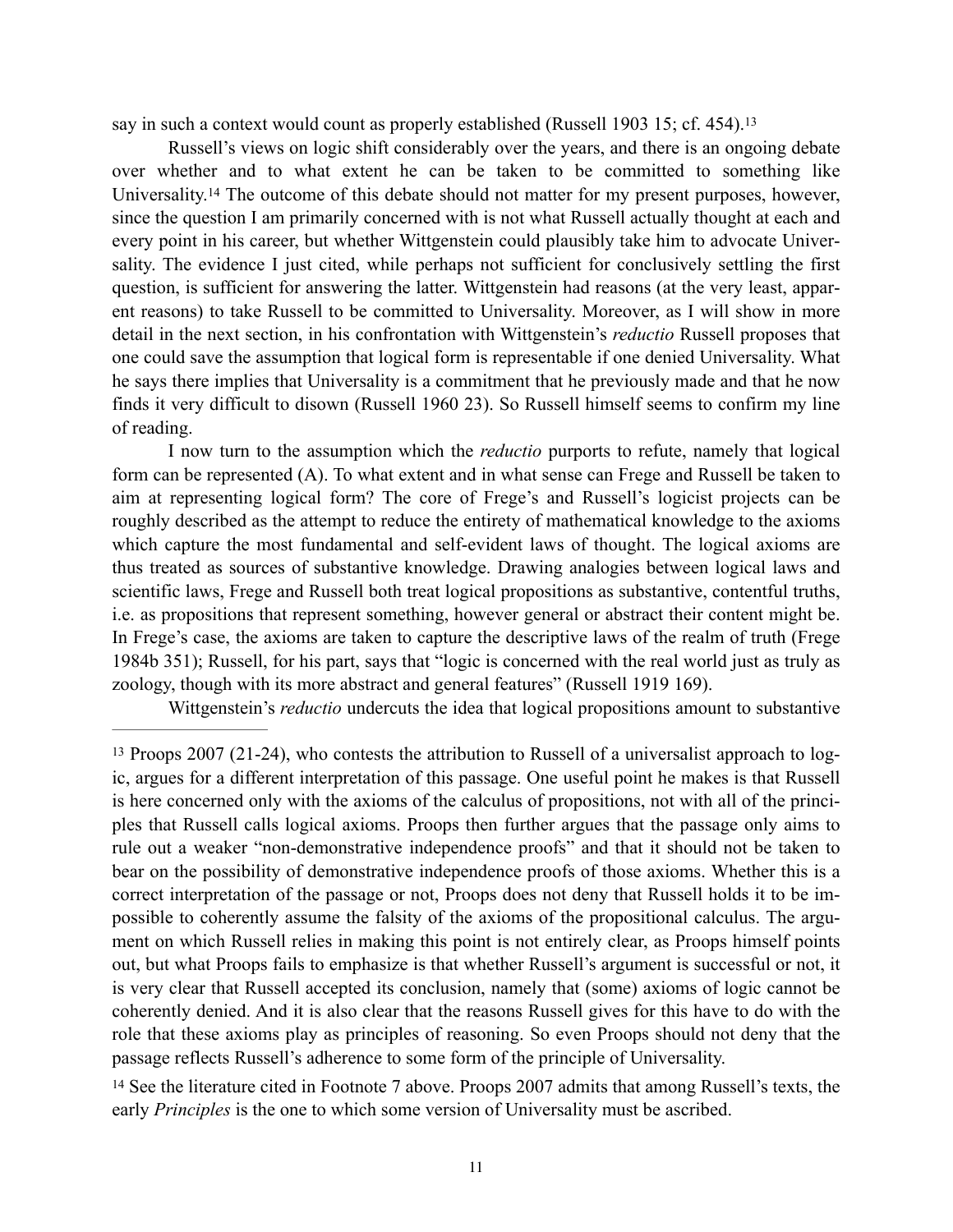representations of the logical form of all thought. To better see what kind of view Wittgenstein rejects it would be helpful to briefly look at the alternative that he himself proposes. In the *Tractatus* Wittgenstein construes the nature of the propositions of logic in a manner radically different from that in which he construes the contentful propositions that make up our scientific knowledge (4.111, 6.111). He insists that logical propositions are empty of all content: they are senseless signs, mere "tautologies" (TLP 4.46). For unlike ordinary, contingent propositions, in logical propositions the representational relations to reality "cancel one another" (4.462). This does not mean that in Wittgenstein's view logical propositions represent something *other than* the facts that can be ordinarily represented (as proponents of the standard reading might have it). Logical propositions fail to amount to any sort of picture at all, and it is only in a very attenuated sense that they deserve to be called propositions, or even to count as true or false. Thus in pre-Tractarian manuscripts Wittgenstein simply denies that logical propositions have a truth value, saying that they are "neither true nor false" (Wittgenstein 1984 109), and although by the time of writing the *Tractatus* he proposes to count tautologies as true and contradictions as false, he often uses scare-quotes in ascribing truth-values to them (TLP 6.125 and 6.1223).

Though they are not *representations* of logical form, there is, for Wittgenstein, a different sense in which logical propositions can be said to make logical form manifest. A logical proposition such as "p  $v \sim p$ " shows that this particular way of combining its elements renders the result empty of all content, no matter what content each of the elements might have when it appears in other contexts (TLP 6.121). But as Wittgenstein is quick to point out, it is not only through logical propositions that logical form shows itself — any proposition must be able to show its own logical form, for otherwise the proposition would not be a determinate, truth-evaluable representation at all. And since there is nothing that only logical propositions can express, they are *in principle* dispensable (6.122, 6.126), even if in practice, as Wittgenstein grants, they may be useful (6.1262). For example, by means of logical equivalences such as De Morgan's law,  $\sim (p \& q)$  $\equiv$  (~p v ~q), we can simplify what would otherwise be much more complicated chains of inferences, e.g. the derivation of  $\sim q$  from p and  $\sim (p \& q)$ . The role of the logical proposition in this context is not to represent anything, but to facilitate substitutions and thereby to make our genuine representations and the inferences that involve them more perspicuous.[15](#page-11-0)

<span id="page-11-1"></span>Despite the rejection of Representability, however, Wittgenstein goes on in later parts of the *Tractatus* to introduce what he calls the general propositional form (4.5), in which the "essence of all description" consists (5.4711); he proposes to spell out this form in terms of a variable which any truth-functional combination of elementary propositions falls under (6). This is not the place to attempt to provide a full account of this idea; nonetheless, I wish to allay the worry that the introduction of such a variable violates the rejection of Representability. When Wittgenstein explains how variables can bring out what is characteristic of formal concepts (e.g. object, concept, fact, function, number; cf. 4.1272), he distinguishes the relation between a variable and its instances from the relation between a concept and the objects that fall under it; the latter relation is precisely what descriptive propositions express, whereas the former is something

<span id="page-11-0"></span><sup>&</sup>lt;sup>[15](#page-11-1)</sup> A parallel point applies to mathematical equations: they do not convey any facts, but instead serve to facilitate substitutions and thereby to make our reasoning more perspicuous. See 6.211 and Kremer 2002 298, as well as Diamond 2019 134.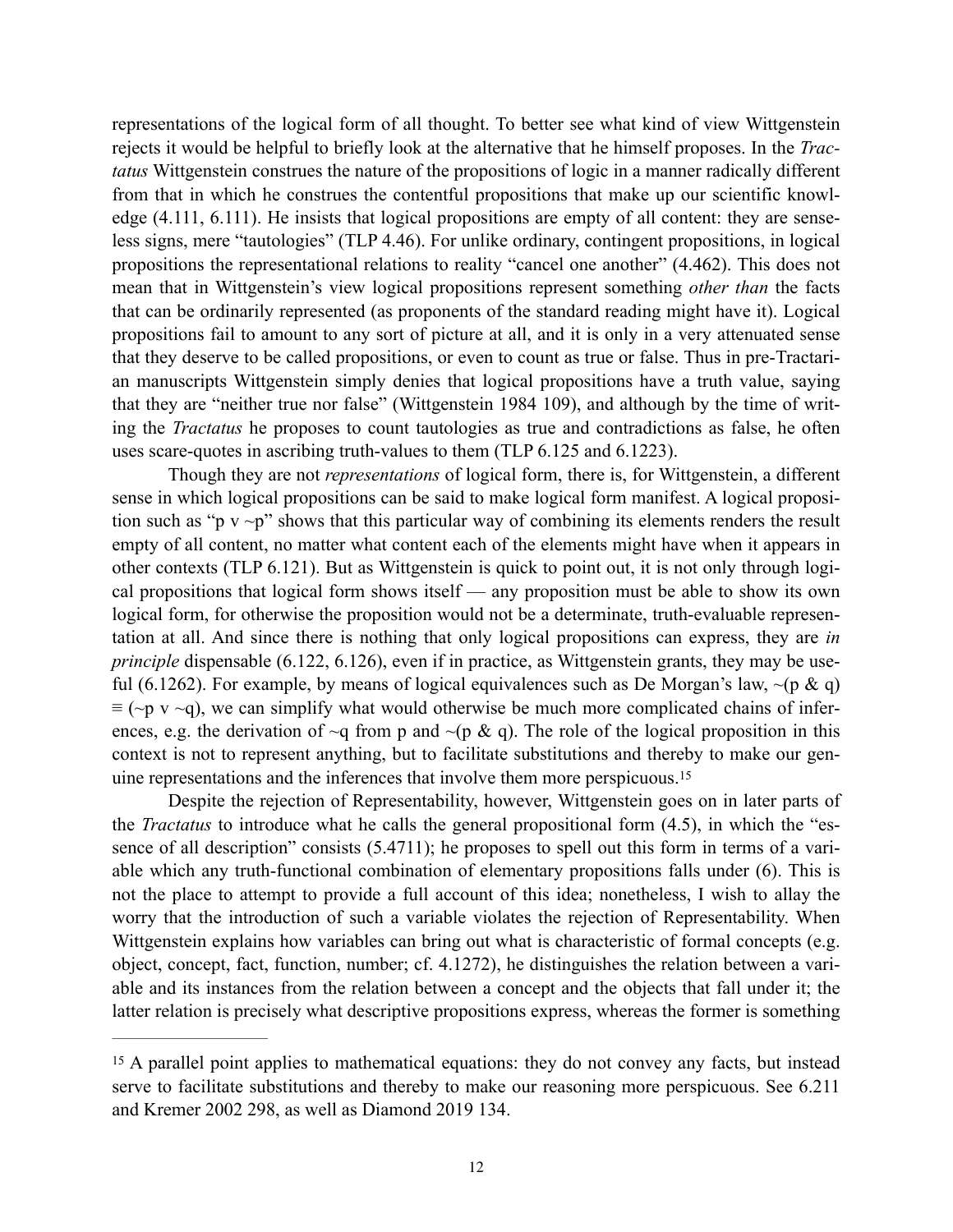which is not said by propositions, but is shown by the fact that we accept one proposition as an appropriate substitution for another (4.126). Accordingly, whatever it is that the introduction of the variable which captures the general propositional form is meant to do—however we wish to construe the way this variable gives us an overview of propositional expressions, and thereby helps draw the limits of the significant use of language—it is clear that Wittgenstein does not mean, by its introduction, to provide a *picture* of the logical form of the propositions, or to provide a substantive characterization of the realm to which logic applies. For in order to do anything like the latter, Wittgenstein reminds us, we would have to step "outside" logic (5.61)[.16](#page-12-0)

# **4. Russell's Response**

The way Russell responds to the *reductio* in the introduction he wrote for the *Tractatus* provides further support for the claim that Wittgenstein's argument targets views endorsed by his predecessors. Russell construes Wittgenstein's argument as a standard *reductio* of the assumption of Representability. And he proposes to save this assumption by rejecting one of the other premises of the argument, namely Universality.<sup>[17](#page-12-1)</sup> In consequence, Russell unleashes the regress which the introduction of Universality blocked:

<span id="page-12-3"></span><span id="page-12-2"></span>These difficulties suggest to my mind some such possibility as this: that every language has, as Mr. Wittgenstein says, a structure concerning which *in the language*, nothing can be said, but that there may be another language dealing with the structure of the first language, and having itself a new structure, and that to this hierarchy of languages there may be no limit. … Such an hypothesis is very difficult, and I can see objections to it which at the moment I do not know how to answer. I do not see how any easier hypothesis can escape from Mr. Wittgenstein's conclusions. (Russell 1960 23)

Russell here suggests that one could represent the logical form of one language by employing another language, whose logical form is different from that of the first. He finds the consequences of the rejection of universality difficult to swallow (which might plausibly be taken to indicate his own prior commitment to Universality), but he does not think that the regress is hopelessly absurd. Perhaps this is because he takes the regress to be merely "potential", rather than an "actual" regress, such that it does not threaten the intelligibility of the very idea of lan-

<span id="page-12-0"></span><sup>&</sup>lt;sup>[16](#page-12-2)</sup> See Diamond 2011, who argues that the sole purpose that the specification of the variable (the general form of the proposition) serves is to aid in the activity of the clarification of our use of language, and reaching such clarity does not depend on making any substantive claims about logical form or about language.

<span id="page-12-1"></span><sup>&</sup>lt;sup>[17](#page-12-3)</sup> One might also try to save the assumption in other ways, e.g. by rejecting Outsideness. But Russell does not consider such alternatives, and for reasons of space I shall ignore them here. In the following sections I consider a different understanding of the nature of *reductio* arguments which disavows all moves of this kind.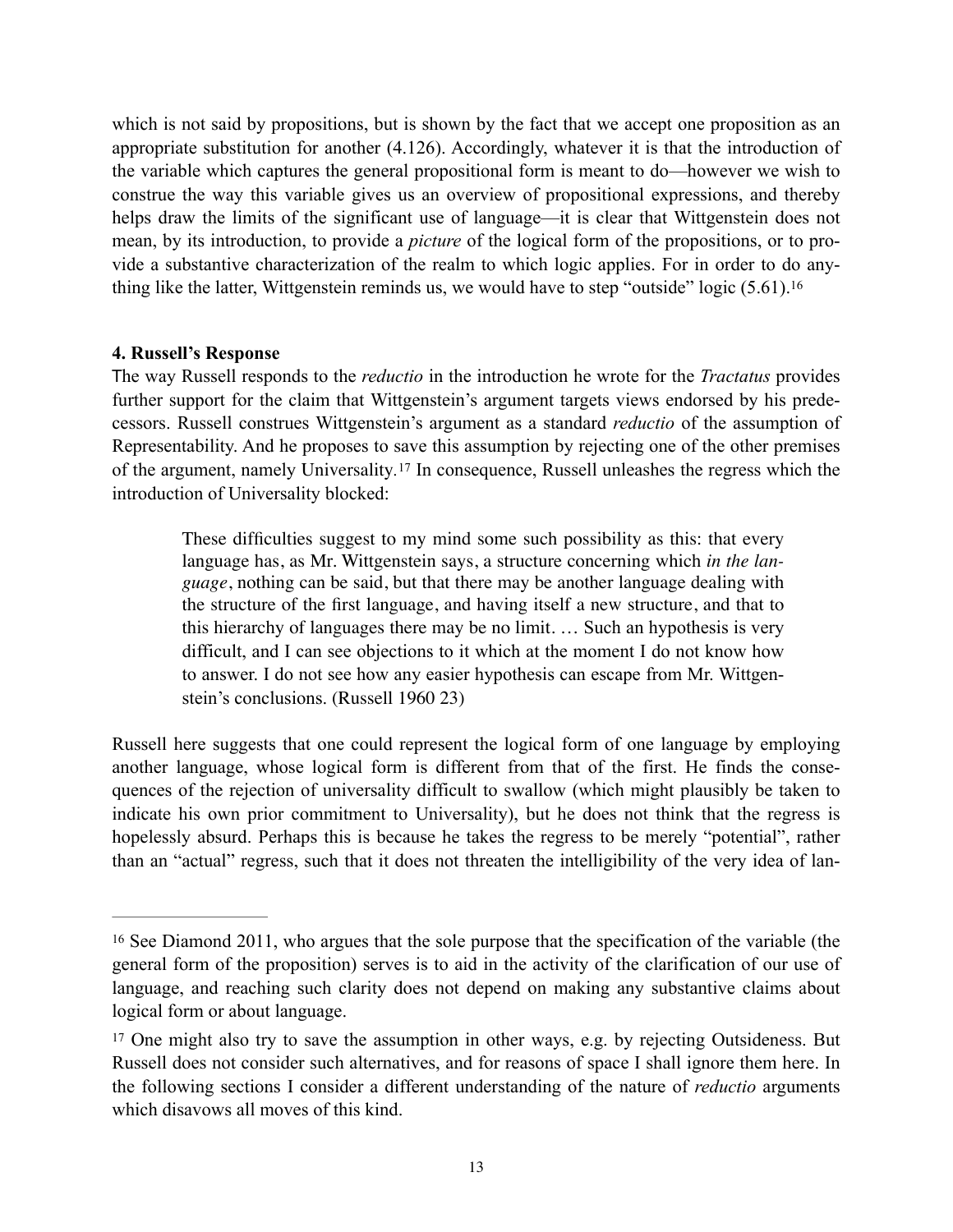<span id="page-13-2"></span>guage.[18](#page-13-0)

But in fact it is quite unclear what Russell could mean in saying that each language in the hierarchy has a different structure (or a different logical form) than the one that precedes it (which is to be distinguished from the idea that each language is restricted to a single type of objects). If this is supposed to allow Russell to save Representability, each such linguistic structure would have to be incommensurable with the structure of any of the other languages in the hierarchy, since if there were anything in common to them all, then placing them in a hierarchy would not be of much help—there would still be this common infrastructural element that all languages presuppose, and which, by Outsideness, none of these languages are able to represent. But if there is no such common structure, by what right might Russell call any of them "language"? The intuition I would like to invoke here is the same one that Davidson (1974) famously draws on: by treating a putative language as incommensurable, and hence as untranslatable to one's own, one loses the right to assume that what one is treating of is a language—a vehicle of representation and thought—at all. Indeed, Russell seems, inconsistently, to imply that there *is* something common to all the languages in the hierarchy, since he says that each of them "deals" with some things which the others cannot deal with. But it is precisely this "dealing with"—that is, the common notion of representing—that Russell's languages must not share, if the hierarchy is truly to provide an escape from the *reductio*.

One might be tempted to help Russell to a less problematic construal of the hierarchy of languages, namely the one that modern semantic theory, going back to Tarski, draws on (e.g. Tarski 1944). But this would be anachronistic; let me briefly point out what I take to be the crucial difference. Whereas Russell still assumes that the languages that make up the hierarchy are meaningful, interpreted languages, modern logicians sharply distinguish the syntax and semantics of a language. The construction of the syntactic structures that make up the hierarchy does not presuppose any semantic notions; rather, the latter are subsequently defined in a way that makes them relative to each such system of signs. This is sufficient for overcoming the objection I raised with respect to Russell's hierarchy: identifying each of the languages that make up the modern semantic hierarchy does not presuppose or imply that these languages involve any single, semantic notion of representation, and so it does not imply that they share a common logical form 19

<span id="page-13-3"></span>To the extent that the modern semantic approach makes itself immune to Wittgenstein's *reductio*, it achieves this by completely changing the subject. For unlike Russell's hierarchy, the modern semantic approach severs the connections between the idea of language and the idea of representation, of reasoning, of thought and of inference, to which Russell still seems to hold on. Rather than vindicating Russell's proposal, this reveals how radically one must break with Russell's framework—how radically one must change the meanings of the terms underlying the as-

<span id="page-13-0"></span><sup>&</sup>lt;sup>[18](#page-13-2)</sup> For the distinction between potential and actual regress see Russell 1903 51.

<span id="page-13-1"></span><sup>&</sup>lt;sup>[19](#page-13-3)</sup> Tarski's reasons for introducing the hierarchy were different, of course: he was hoping to thereby provide an adequate solution to the semantic paradoxes, particularly the liar paradox. Russell's hierarchy would clearly fail to meet this goal, as well. By contrast, Carnap 2000 282 is explicitly concerned to show that the modern semantic approach is not vulnerable to the difficulties raised by Wittgenstein's *reductio*.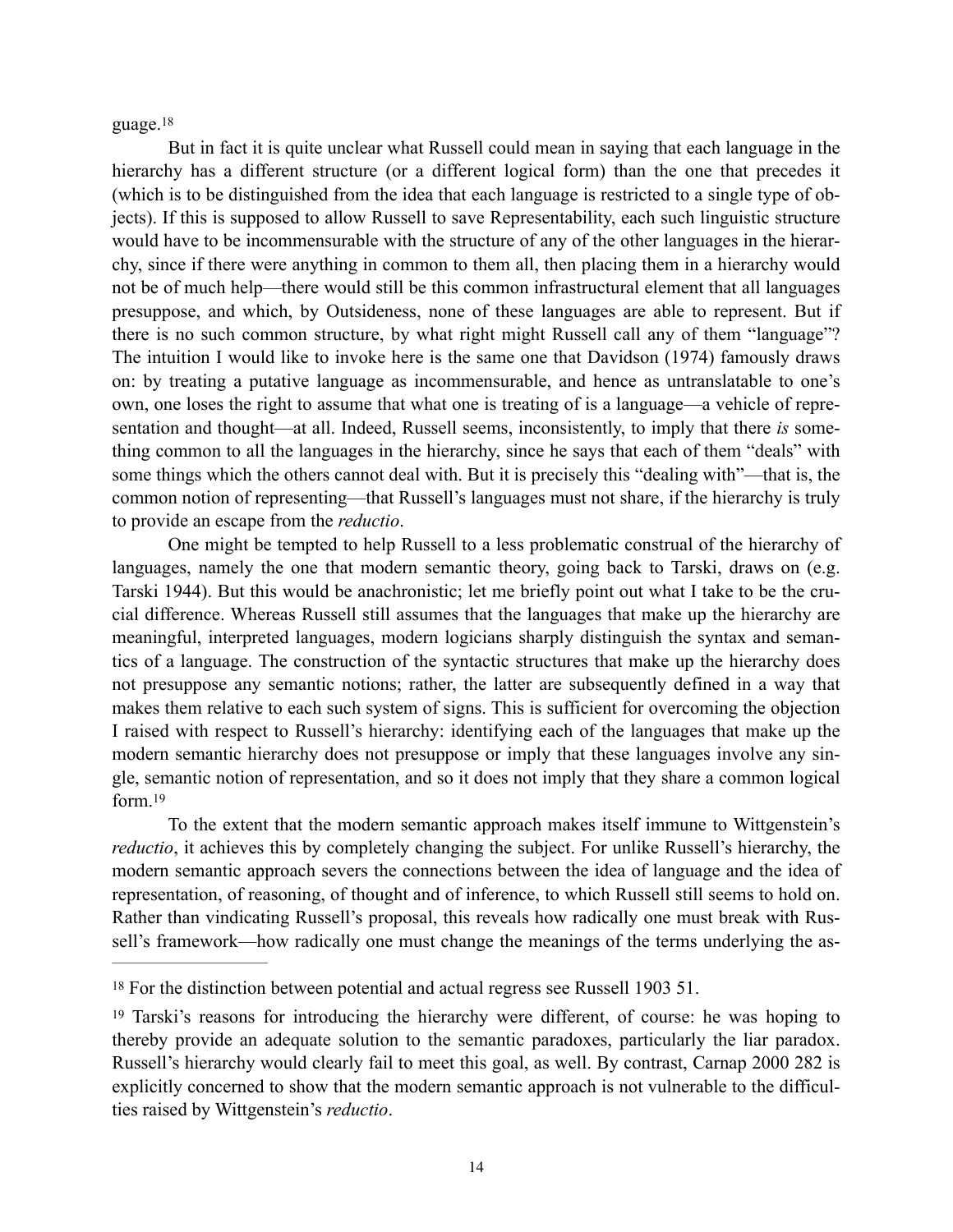<span id="page-14-2"></span>sumption that logical form can be represented—in order to bypass the difficulties exposed by the *reductio.*<sup>[20](#page-14-0)</sup> What begins to emerge from these considerations is the shape of an alternative construal of the role that *reductio* arguments may play. Namely, they may serve to manifest the need for a complete transformation of the terms in which a certain philosophical problem is couched; fully overcoming the contradiction exposed by the *reductio* requires the introduction of a radically new philosophical approach. I now turn to develop this construal of the *reductio*.

# **5. The Alternative Construal of the Role of** *Reductio* **Arguments**

<span id="page-14-3"></span>Russell's way of responding to Wittgenstein's *reductio* assumes that the sense of each of its premises and assumptions can be held fixed independently of that of the others. On Russell's approach, despite the rejection of Universality, what the other premises say about logic and representation and the very meaning of terms such as 'represent' (or 'deal with') and 'logical form' are supposed to remain unchanged. Similarly, on the standard construal of Wittgenstein's argument, which can be found in Hacker, Geach and Nordmann, despite the rejection of Representability, what the premises indicate is taken to be true, even though such truth cannot be properly represented.By contrast, I would now like to suggest a radically different way of construing the role of the Tractarian *reductio*, according to which what it shows is not that logical form cannot be represented, but that no determinate sense has been given to the terms in which we frame the very question whether we can represent logical form[.](#page-14-1)<sup>21</sup> A *reductio* argument, in this sense, may signal the incoherence of the use of language in the context of which a certain philosophical problem (as well as the proposed solution to it) comes to *seem* meaningful. The proper response to this discovery is not the rejection of any single assumption, but the transformation of the language, and therewith the overcoming of the illusion of meaningfulness to which that language gave rise. This is not to say that there are no contexts in which *reductio* arguments do function in the manner in which they are standardly construed, that is, contexts in which they serve as proofs that establish the falsity of a specific assumption without ushering any radical change of meaning. Rather, the point is merely that there are certain contexts in which the effect of *reductio* arguments is precisely such a transformation of language, and that Wittgenstein's critique of Frege and Russell is one such context.

The later Wittgenstein's observations on the effects that proofs of impossibility may have on our understanding of the nature of a mathematical problem shed light on the idea, which as I will argue below is already present in the *Tractatus*, that demonstrating the unsolvability of a problem may prompt us to transform our use of language and thereby to realize that there was no

<span id="page-14-0"></span><sup>&</sup>lt;sup>[20](#page-14-2)</sup> I return to reflect on the continuities and discontinuities in the history of modern logic in the concluding section of this paper.

<span id="page-14-1"></span>[<sup>21</sup>](#page-14-3) Both Sullivan 2004 34 and Conant 2007 56 point out (as a consideration against standard readers) that whereas a *reductio* proof, standardly construed, establishes the falsity of a proposition that we understand, the *Tractatus* does not purport to establish the falsity of philosophical propositions, but to expose their nonsensicality, i.e. their not being propositions. This is correct, but as I will argue, there is an alternative way of construing the role of *reductio* arguments which perfectly fits the purpose of the *Tractatus*, so understood.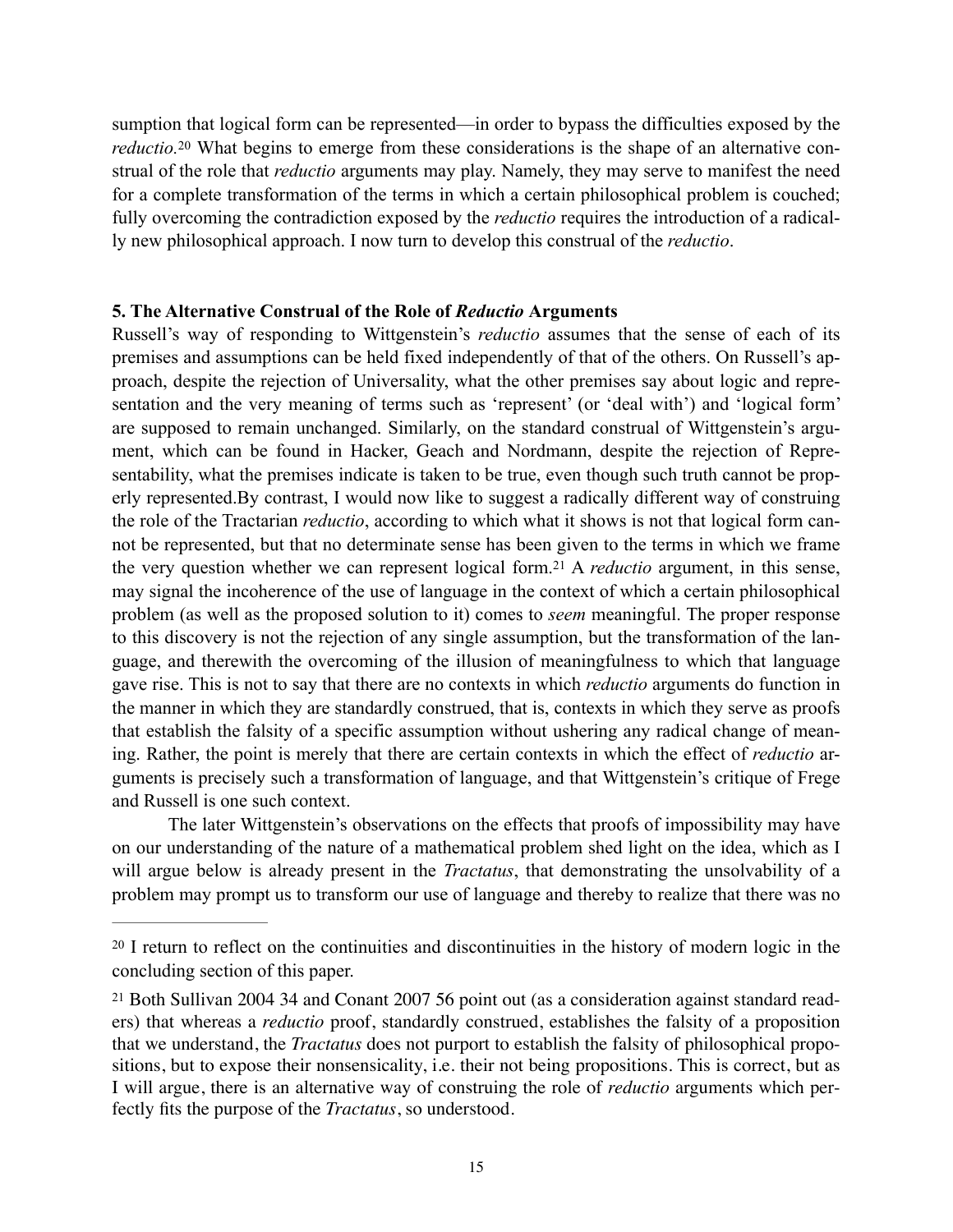<span id="page-15-3"></span>substantive problem there to be solved, in the first place.<sup>[22](#page-15-0)</sup> One example that Wittgenstein repeatedly invokes in this connection is the trisection of the angle—a Euclidean problem that exercised mathematical minds for millennia, until it was proven, in the 19th century, to be unsolvable. Wittgenstein draws our attention to the effect that the discovery of the proof that it is impossible to trisect the angle using Euclidean methods has on our description of what the mathematicians who were bothered by this problem were up to: from our vantage point, to say that they were looking for the trisection of the angle would be quite misleading, since as we know, there really is not such a thing for which one might look (Wittgenstein 2009 §463-4). Rather, it seems more apt to say that they were guided by a defective grasp of what can be looked for; to make sense of their behavior, we must take them to have been under the *illusion* that certain combinations of words meant something determinate, and that by means of them they managed to pose an intelligible problem. Notably, prominent 19th century mathematicians themselves observed, in considering such impossibility proofs, that they do not provide a solution to the original problem, but rather transform our understanding of it. For rather than answering a question of the form "what is the solution…", the impossibility proofs answer the question "is there a solution for…". Thus David Hilbert observed that by means of such proofs certain problems "have finally found fully satisfactory and rigorous solutions, although in another sense than that originally intended".[23](#page-15-1)

<span id="page-15-5"></span><span id="page-15-4"></span>To avoid the contradiction that the *reductio* argument exposes we may choose to modify our language in different ways. For one, we can reject the problematic phrase from our language, by becoming alert to the fact that no determinate meaning has been assigned to phrases such as "the euclidean method for trisecting an angle"[.](#page-15-2)<sup>[24](#page-15-2)</sup> Alternatively, we can go on to alter our use of words in such a way that the problematic expression remains in use but no longer leads us to the contradiction. Thus the pythagorean proof of the impossibility of finding the rational number whose square equals 2 (which may indeed be construed as a *reductio*) ultimately led mathematicians to reject the idea that any number must be expressible as a ratio of two whole numbers, but it did not lead them to stop assuming that the phrase "the square root of 2" is meaningful (though we can imagine different languages and different mathematical systems which would result had they chosen the latter response). The effect of such impossibility proofs is thus not to provide an answer to the original problem, but to make that problem disappear.

It is worth recalling that Frege and Russell themselves see the presence of a contradiction in a system of thought as an indication for the indeterminacy of the use of language that underlies such a system, and they thereby anticipate Wittgenstein's construal of the effect that *reductio*

<span id="page-15-0"></span>[<sup>22</sup>](#page-15-3) See Wittgenstein 1974 387-392, Wittgenstein 2009 §334 and §§463-4; the effects of *reductio* in the mathematical context is further discussed in Wittgenstein 1975 184–185, Wittgenstein 1976 86–9, and Wittgenstein 1978 185 and 371. For insightful discussions, see Diamond 1991c and Floyd 1995.

<span id="page-15-1"></span><sup>&</sup>lt;sup>[23](#page-15-4)</sup> Hilbert 1901, cited in Lützen 2009 390.

<span id="page-15-2"></span><sup>&</sup>lt;sup>[24](#page-15-5)</sup> Cf. Wittgenstein 2009 §500: "When a sentence is called senseless, it is not, as it were, its sense that is senseless. Rather, a combination of words is being excluded from the language, withdrawn from circulation."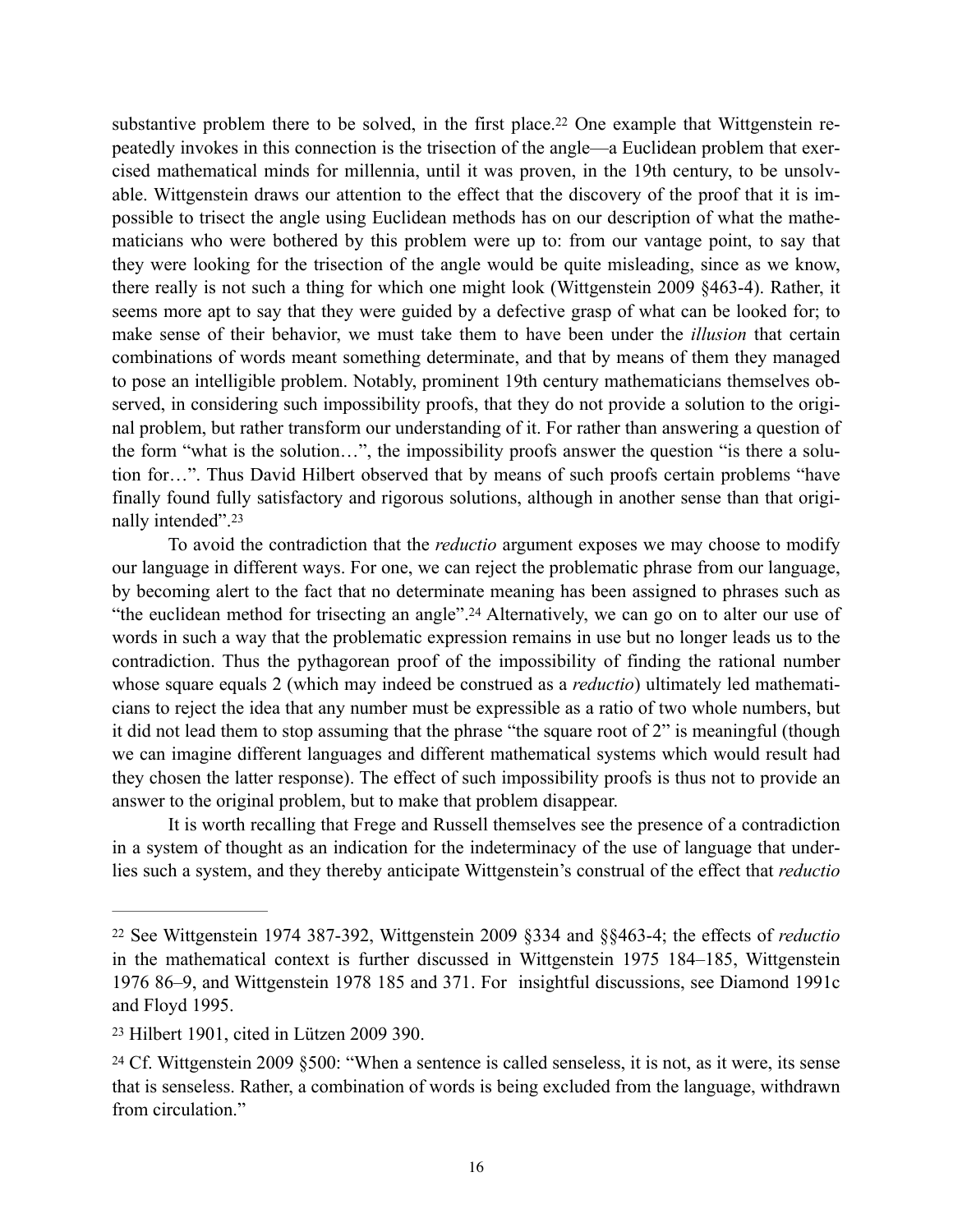<span id="page-16-3"></span>arguments may have. As I noted above, both Frege and Russell object to the use of indirect proofs in logic, for the reason that the assumption of the falsity of a logical axiom threatens the soundness of our reasoning[.](#page-16-0)<sup>[25](#page-16-0)</sup> Frege, in particular, sees the presence of a contradiction, even when it is artificially produced in the context of a proof*,* as an indication that one has not made a fully meaningful use of language. Thus in the context of his polemic against Hilbert, Frege complains that in Hilbert's proofs of the independence of the geometrical axioms, "the word 'axiom', as [Hilbert] uses it, fluctuates from one sense to another without his noticing it" (Frege 1979c 247). In other words, Hilbert seems to Frege to suffer from what the *Tractatus* would later diagnose as the marks of philosophical nonsense: an indeterminate use of words which sustains an illusion of meaning (TLP 5.4733)[.26](#page-16-1)

<span id="page-16-4"></span>Wittgenstein suggests that it is not merely difficult, but impossible to retrospectively specify what one took one's words to mean, after one has realized that their words imply a contradiction. When this is discovered, Wittgenstein observes, what one is prone to say is "That's not the way I meant it" (Wittgenstein 2009 §125; cf. §334). In other words, one is driven to completely retract what one originally meant so as to render one's past behavior coherent in light of one's present understanding. Only after such a revision has taken place can one be said to truly mean anything determinate by one's words; whereas before it, and before the contradiction was made explicit, one cannot be said to have meant anything determinate by it, at all.

<span id="page-16-5"></span>Note, moreover, that *reductio* argument themselves draws on the terms whose indeterminacy they lead their target audience to acknowledge and overcome. That is, the expressions that make up the argument are janus-faced[.](#page-16-2)<sup>27</sup> For those whose language the argument aims to transform, each of these expressions may not seem problematic at first, at least not until the moment at which the contradiction is revealed; so they would take the argument to bring out compelling inferential relations between these putatively meaningful expressions. But for us, who are no longer caught up in that defective use of language, the steps made in the argument may no longer appear to be motivated at all. Since we have undergone the relevant transformation, and reached greater clarity, we may no longer take the argument to expose a contradiction in our language. Indeed, since our language has already transformed in ways that prevent the contradiction from arising, we can simply throw away the argument, along with the indeterminate uses of language that it led us to overcome. Nothing substantive would thereby be lost.

This construal of the role of *reductio* arguments thus helps clarify what the Tractarian *reductio* is meant to achieve, and how well it serves the declared aims of the *Tractatus* as the resolute reading understands them*.* Such arguments serve to draw our attention to the indeterminacies that underly our use of language, and indeed it is these indeterminacies which, according to the *Tractatus,* are the source of our apparent philosophical problems (TLP 3.323-3.324, 4.003 and

<span id="page-16-0"></span> $25$  See section 3, above.

<span id="page-16-1"></span><sup>&</sup>lt;sup>[26](#page-16-4)</sup> It is a separate question whether or not Frege is correct to think that Hilbert's proof procedures involve assuming the falsity of an axiom, and whether his use of the word "axiom" is indeed indeterminate. For a discussion of the complex issues involved here, see Tappenden 2000.

<span id="page-16-2"></span><sup>&</sup>lt;sup>[27](#page-16-5)</sup> For the related idea that in the context of Tractarian elucidations the use of signs is merely "transitional" see Diamond 2000 157.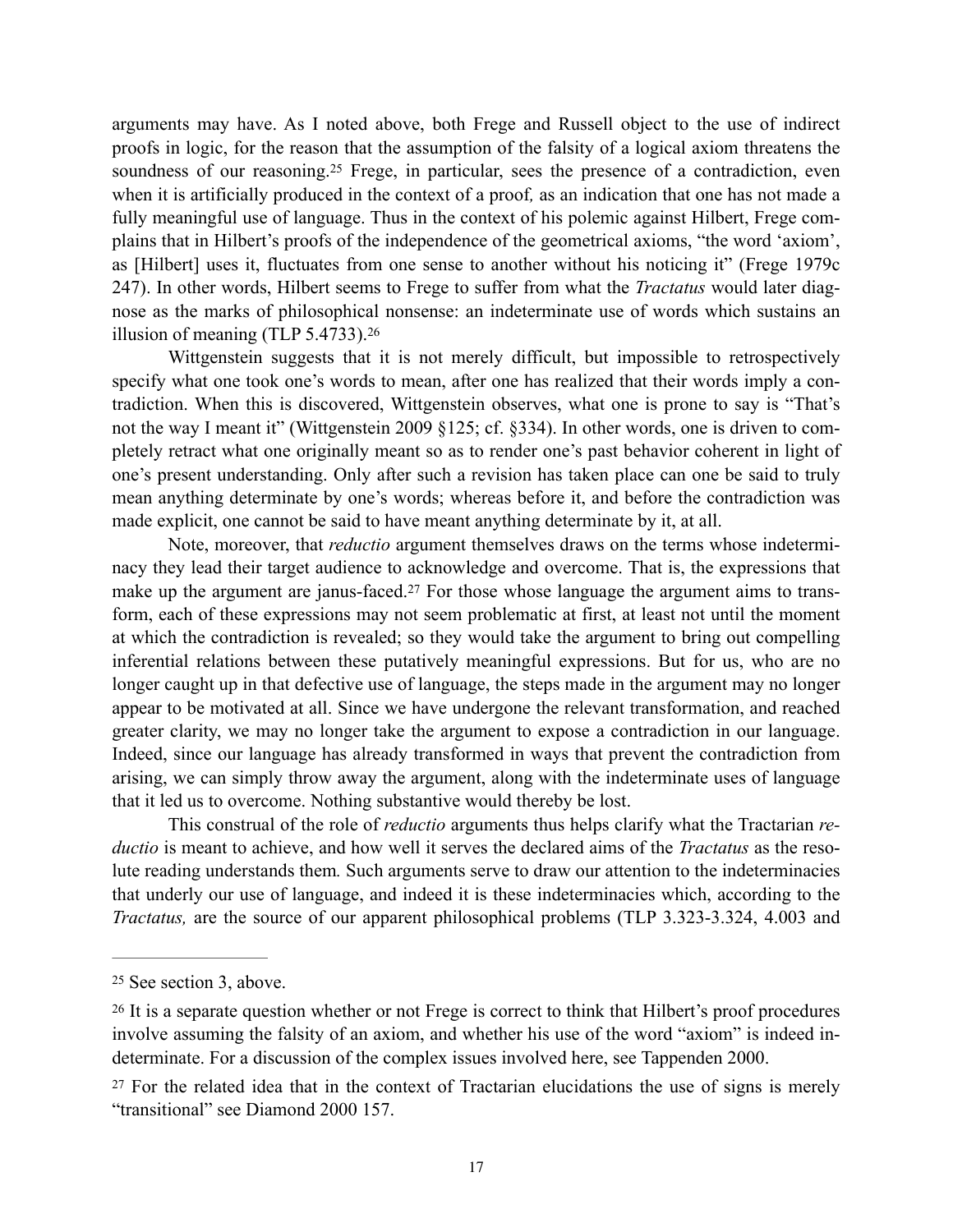6.53); the task of philosophical elucidation is to render our expressions clearer (cf. 4.112), that is, to alter our use of language, and thereby to make these apparent problems disappear (cf. 6.521). As a result of such a transformation of our language, Wittgenstein reasons, the elucidatory expressions themselves would come to be recognized as nonsensical, and thus be thrown away (6.54). The effect these elucidations would have on us—the clarity in the use of language that we would thereby gain—would be revealed by our no longer feeling the desire to speak in those problematic ways (7).

The Tractarian *reductio* with which this paper is concerned is but one of several lines of arguments in the *Tractatus* in which Wittgenstein pursues this program. To very briefly mention one other clear example, in the 5.53s Wittgenstein argues that it is only because of confusions surrounding the interpretation of the identity sign that Russell was pushed to introduce the axiom of infinity, and that this axiom itself gives rise to further irresolvable problems. Wittgenstein then proposes to address the difficulty by transforming our language in a manner which would allow us to dispense with the identity sign; as a result, he argues, all of the problems surrounding the axiom of infinity would disappear (5.535). However, in order to spell out this suggestion, e.g. in oder to clarify what it is that the identity sign is *not* required to expressed, Wittgenstein himself must engage in ways of speaking that are bound to mislead (cf. 4.1272). So his own elucidations of identity must be thrown away, once they have achieved their goal, namely once we have adopted a new use of language in which the old problems of identity no longer arise, and in which there is no longer any need for such elucidations.

#### **6. The Alternative Construal of the Tractarian** *Reductio***: The First Step**

Our situation in philosophy, according to the *Tractatus*, is just like the one in which mathematicians find themselves before they have discovered that their assumptions lead to a contradiction, and hence before they have realized the need to revise the terms they draw on in their assumptions. As we have just seen, it is the official aim of the *Tractatus* to expose the unnoticed ambiguities and indeterminacies that underlie the nonsensical propositions of philosophy, and to lead us, by means of elucidations, to overcome the appearance that the problems which these propositions purport to answer are genuine problems. The Tractarian *reductio* is designed to serve this goal insofar as it shows that the idea of representing logical form is incoherent, and that its philosophical attraction is merely illusory. Representability only appears to make sense because of the indeterminacy in the use of words with which this idea has been framed. The kind of transformation of language with which Wittgenstein proposes to remedy this defect does not consist in our coming to see Representability as false; rather, it consists in our no longer taking this assumption to make any sense, and hence in our throwing it away, removing it from our language.

With this in mind, let us reconsider the first step of the Tractarian *reductio.* Wittgenstein here seems to argue, on the basis of Common Form and Outsideness, that it is impossible for a picture to represent its own form of representation. But upon further reflection, I will now show, what he brings us to see is that the thought of making such a representation is neither true nor false, but incoherent.

On Wittgenstein's view, pictures are individuated not only by reference to the elements and structure that make up the depicting fact, but also by reference to the form of representation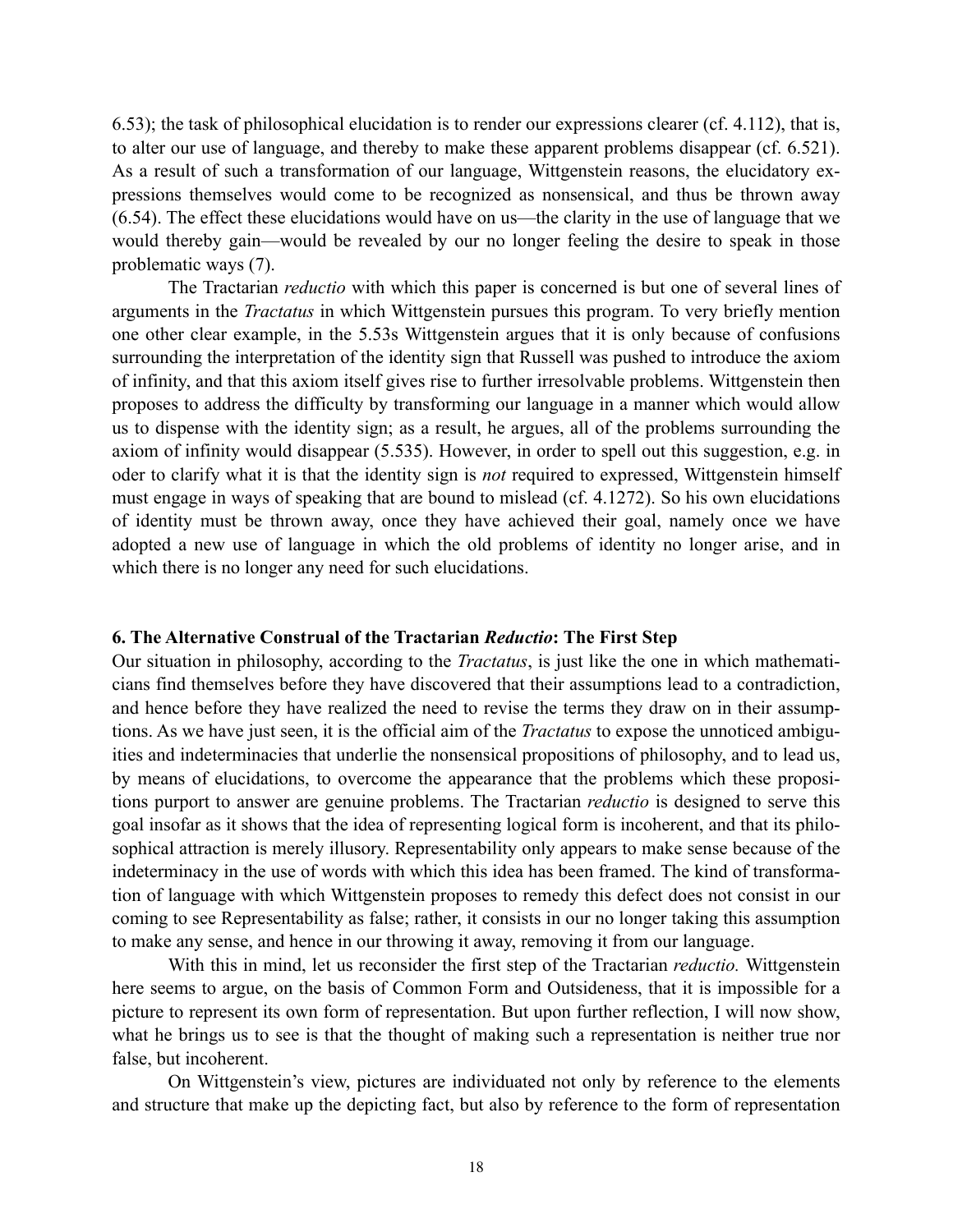that is employed in "projecting" such a fact onto the depicted fact. Consider, in this connection, the case of the Necker cube, discussed at TLP 5.5423:

<span id="page-18-2"></span>

On one way of seeing it, this diagram represents one cube (the one in which the points marked with 'a' make up the face closest to the viewer), while on another way of seeing it, it represents another cube (the one in which the points marked with 'b' form the face closest to the viewer).[28](#page-18-0) Representing each of the two distinct cubes requires a distinct form of representation, by means of which the same spatial structure — the same arrangement of points and lines — combine into a representation of a different content. These two distinct forms of representation cannot themselves be elements of a single pictorial fact, for if they were, we would not be able to see it as representing once this cube, once that cube, where in each case we only have in view one completely determinate cube. Indeed, if you try to situate both represented cubes in a single threedimensional coordinate system, it will become evident that not all of their vertices coincide. This shows that in the uninterpreted diagram, each point is merely an ambiguous sign, which is used in different ways in each of the two pictures, to depict different spatial locations. It is only in the context of each of the working pictures of each of the two cubes that each point in the diagram truly counts as a symbol for a determinate spatial location. Conversely, it is only by equivocation that we call the diagram "the Necker cube", as though it were a single, determinate picture of any cube. The diagram, considered apart from its interpretations, i.e. considered apart from the two forms of representation that may be employed in order to project it unto a three dimensional space, is not yet a picture.

This point extends to representation in general. When it comes to language, Wittgenstein distinguishes the mere sign from the significant symbol, and argues that the meaning of signs can only be identified when one considers their role within the context of the significant use of a propositional picture (TLP 3.3, 3.321). According to Wittgenstein, it is precisely by failing to pay heed to such shifts in the context of use and by ignoring the ambiguities that result from them that the attraction of philosophical nonsense is sustained (3.323-3.324, 5.4733)[.29](#page-18-1)

<span id="page-18-3"></span>In view of these distinctions, suppose that there could be a single *spatial* picture which depicted its own form of representation. To do that, it would have to serve two radically distinct roles. Qua spatial picture, it would have to employ a form of representation that correlates spatial

<span id="page-18-0"></span>[<sup>28</sup>](#page-18-2) With a little more difficulty, we can even see it as a two-dimensional hexagon with lines running through it. For the sake of brevity, I leave this possibility out of account here.

<span id="page-18-1"></span>[<sup>29</sup>](#page-18-3) On Wittgenstein's diagnosis of philosophical nonsense see Diamond 1991b 197 as well as Conant and Diamond 2004 62.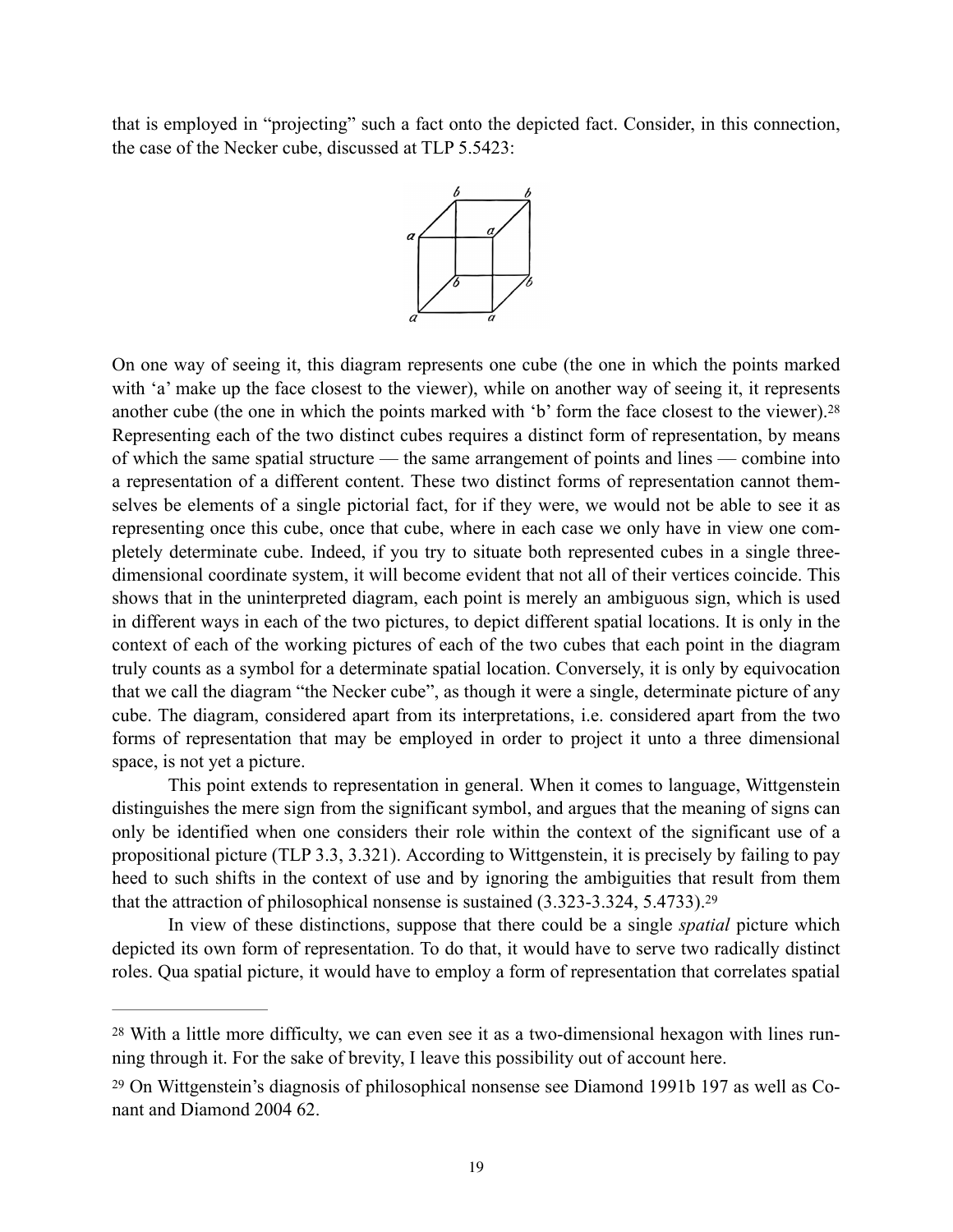aspects of the depicting fact with spatial aspects of the fact that it depicts. But qua representation of a form of representation, it would have to employ a form of representation that correlates a spatial fact with a fact of a different order of complexity, i.e. the fact which consists in the *correlation* between two spatial facts. The difference can be illustrated as follows:

spatial picture spatial picture ↓ ↓ spatial fact (spatial picture ——> spatial fact)

Inasmuch as a spatial picture performs the first role, it employs a form of representation that is simply not cut out for performing the second. And even if a single pictorial fact might *seem* to perform two such radically distinct roles, keeping in mind the lesson learned from the discussion of the Necker diagram, we should understand such a fact as a merely ambiguous and indeterminate sign, which takes part in two distinct pictures, rather than counting it as a single picture that represents its own form of representation.

In the specific case under consideration in the first step of the Tractarian *reductio*, a philosophically tempting idea seems to suggest itself in the phrase "a picture which represents its own form of representation." Its attractiveness depends, however, on our failing to notice the ambiguity of the expressions that appear in this phrase (particularly, "a picture" and "its own form"). The standard reading of Wittgenstein's argument takes the phrase to refer to a coherently specified possibility, which the first step of the *reductio* shows not to be realizable. But if the phrase cannot be unabmiguously read as referring to any single picture, then what we are ultimately meant to realize is not the truth or falsity, but the nonsensicality of the claim that a picture cannot represent its own form of representation.

### **7. The Alternative Construal of the Tractarian** *Reductio***: The Second Step**

One of indeterminacies of meaning which the second step of the Tractarian *reductio* exposes comes to the surface in step (D) of the argument, where we explicitly entertain the possibility of a representation (of logical form) that has nothing in common with what it purports to represent. But the very idea that we can call anything a representation while depriving it of even the most minimal correlation with that which it represents disintegrates upon reflection. In other words, in proposing that we could represent logic illogically, we lose our grip on the very idea of representation. Indeed, the indeterminacy that becomes explicit at this point runs through the entire argument, all the way back to its starting point, Representability. For to say that (and similarly to ask whether) we can represent logical form involves a merely equivocal use of the terms "logical form" and "represent". In saying it, we purport to distinguish the form and content of a single, determinate representation of something which is distinct from it, but we then take that form to be the content that that picture represents. It is worth noting that the ambiguous manner in which we treat logical form in this context is reminiscent of the kind of confusion Frege criticizes when he argues that in attempting to speak about concepts and distinguish them from objects (e.g. by saying "no concept is an object") we willy-nilly talk of concepts as though they were objects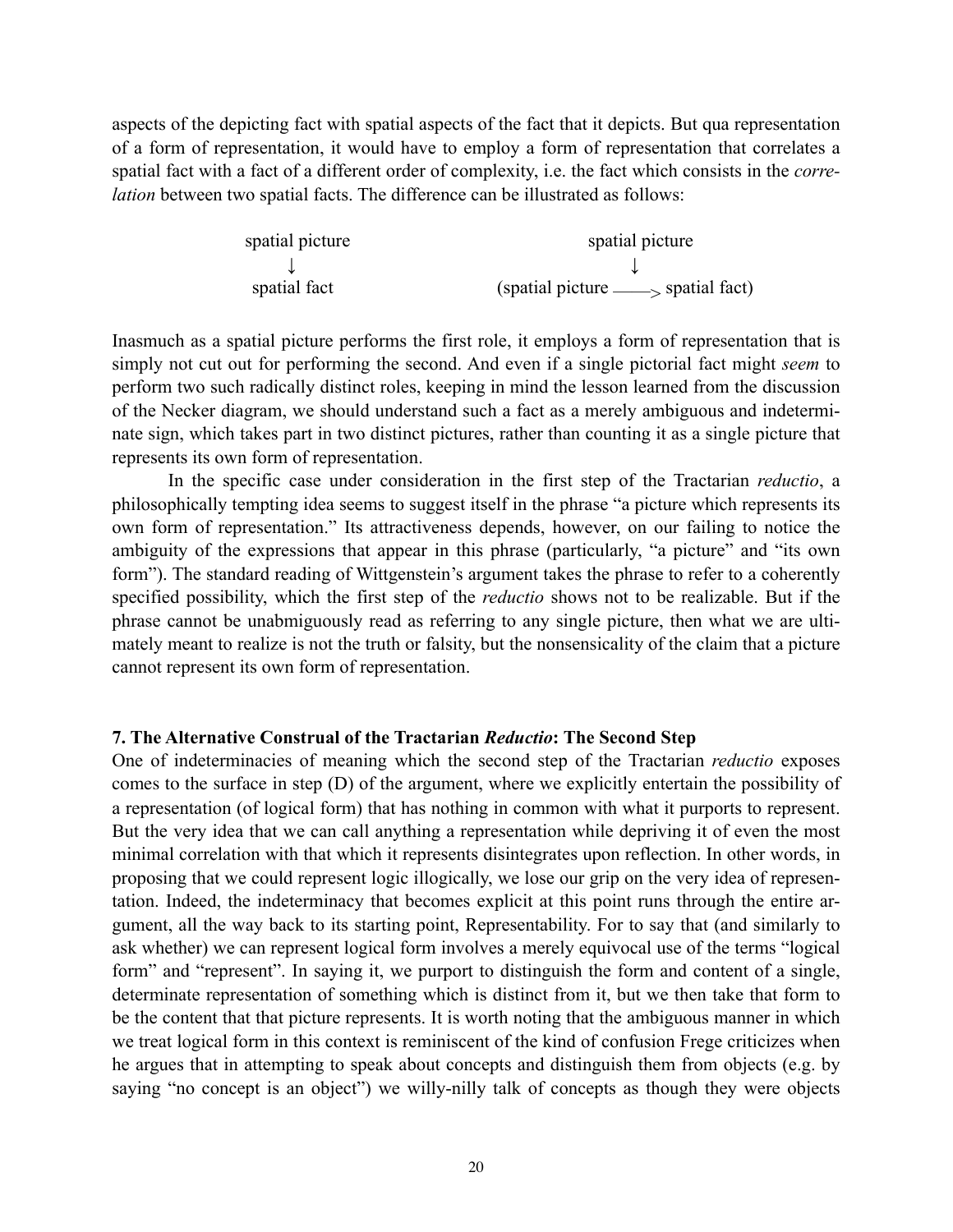<span id="page-20-4"></span>which fall under first-order predicates, and in doing so we distort their essentially predicative nature; as a result, we fail to say anything determinate about concepts[.30](#page-20-0) Analogously, in speaking of logical form as that which is represented by a proposition whose form it is, we ignore the formal role it is supposed to play in that representation, namely that of enabling the correlation of the picture and what it depicts.

Given the ambiguities that underly it, Representability cannot truly be taken to specify any determinate possibility that we should affirm or deny, and its negation in (E) is just as indeterminate as it. Both are nonsense, in the specific sense that we have failed to assign the signs they involve a determinate meaning (TLP 6.53), "even if we believe that we have done so" (5.4733). Indeed, the indeterminacy in the use of the expressions "logical form" and "representation" casts doubt on the intelligibility of the other principles on which the argument depends— Common Form, Outsideness and Universality. In framing them, too, our words did not succeed in saying anything, either rightly or falsely. The *reductio* fulfills its role as soon as it dispels the illusory appearance that they did.

<span id="page-20-5"></span>This construal of the Tractarian *reductio* neatly exemplifies the kind of elucidatory activity that 4.112 and 6.54 describe as the method of the book, and it is in this respect that my interpretation speaks in favor of the resolute reading of the *Tractatus*, and against its standard reading. The standard readers of the Tractarian *reductio* construe its upshot as the denial of an intelligible but false assumption, namely that logical form can be represented. The *reductio* proves, for such readers, that attempts to represent logical form would fail, and that the expression of such failure would consist in nonsense; but it is not nonsensical, according to standard readers, to say ofthese failed expressions what it is they fail in, namely the representation of logical form.<sup>[31](#page-20-1)</sup> By contrast, the Tractarian *reductio*, on my construal, and in line with the resolute reading, might initially seem to its reader to rely on substantive premises from which one then derives a conclusion, but it is ultimately meant to lead the reader to realize that the premises which they took to be meaningful lacked a determinate sense. They are nonsense, on this construal, not because they manage to determinately refer to logical form and fail to say something which cannot be said of it, but rather because there is no determinate "it" that they say anything about.<sup>[32](#page-20-2)</sup> In other words, the goal that philosophers such as Frege and Russell have set themselves, to represent logical form, was no goal at all—even if their language allowed them to frame phrases that gave the appearance that it were. But since nothing was determinately meant by such expressions, nothing substantive is being denied when these expressions are rejected as nonsensical; just as we do not feel deprived of anything when we are told that we cannot "put an event into a hole"[.33](#page-20-3)

<span id="page-20-7"></span><span id="page-20-6"></span>Indeed, standard readers take Wittgenstein to hold that his own elucidatory propositions, despite their nonsensicality, are not "mere nonsense", but nonsense which somehow conveys a

<span id="page-20-0"></span>See Frege 1984a 186 ff.; and cf. TLP 4.126-4.1272. [30](#page-20-4)

<span id="page-20-1"></span>E.g. Geach 1976; Hacker 2001a; Williams 2004 and Nordmann 2005. [31](#page-20-5)

<span id="page-20-2"></span><sup>&</sup>lt;sup>[32](#page-20-6)</sup> Resolute readers similarly reject the idea that we can determinately say what it is of which something cannot be said, and that anything determinate is left of the idea of logical form once we have overcome our initial confusion; see Diamond 1991b 181 and 198, Kremer 2001 42, and Conant and Diamond 2004 65.

<span id="page-20-3"></span><sup>&</sup>lt;sup>[33](#page-20-7)</sup> This example of nonsense is discussed in Wittgenstein 1984 108.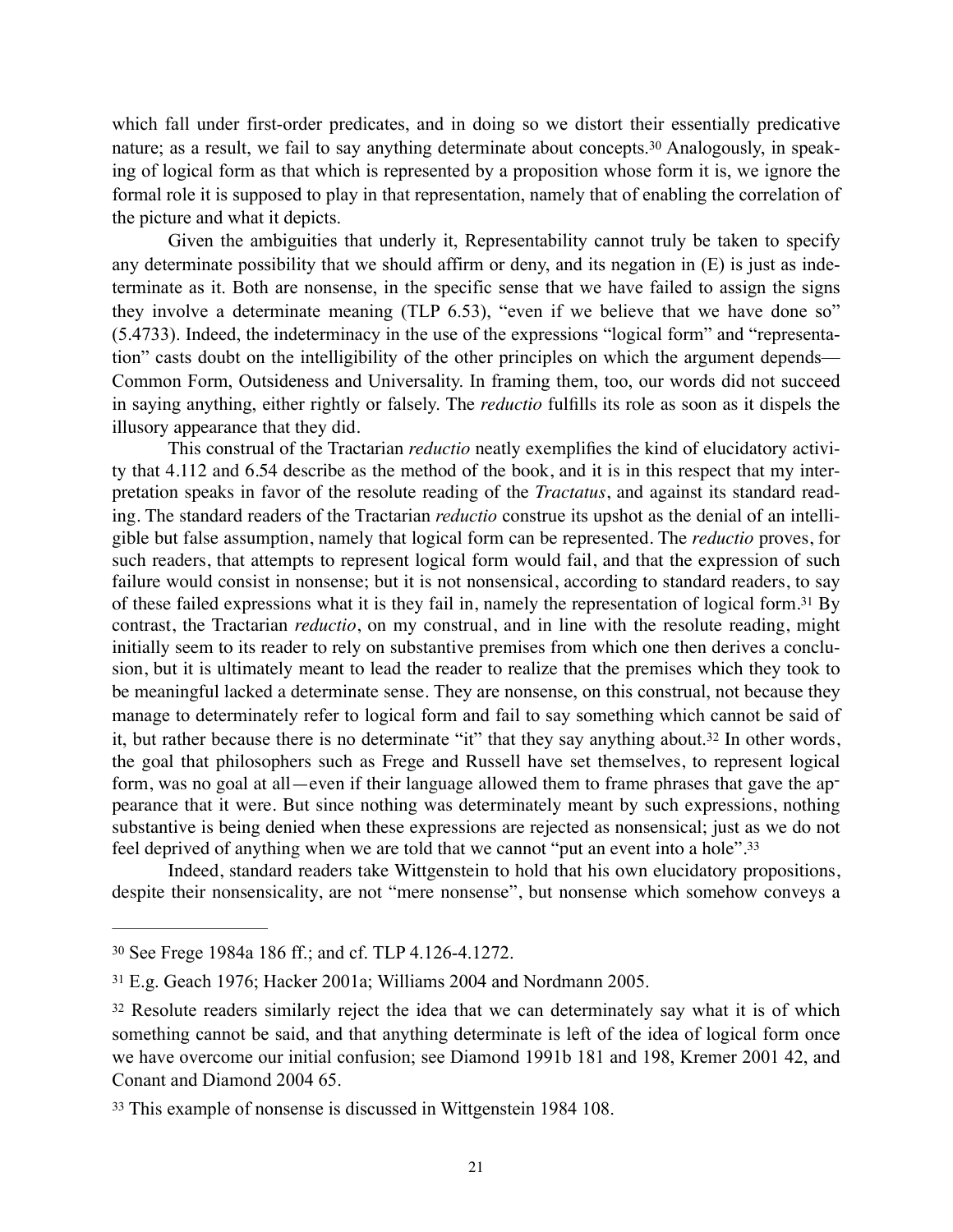<span id="page-21-1"></span>determinate content, namely that which it tries to say, but cannot[.](#page-21-0)<sup>[34](#page-21-0)</sup> Without this, it seems to the standard reader, it would not be possible to explain how the author of the *Tractatus* could hope to achieve *any* philosophical aim whatsoever by means of his nonsensical elucidations. This assumption underlies the way Peter Hacker, the main proponent of the standard reading, responds to the resolute reading. Hacker seems to think that the resolute readers themselves take Wittgenstein to advance an argument whose conclusion is that elucidatory expressions are mere nonsense and must be thrown away; he then objects that such an argument would depend for its success on premises that are conveyed by Wittgenstein's elucidatory propositions, i.e. by means of expressions which the resolute readers take Wittgenstein to ultimately repudiate, but which cannot be thrown away if such an argument is to succeed (Hacker 2001a 113). Hacker here assumes that there is nothing else that elucidations might be taken to do, apart from supplying premises for an argument of this sort. But this mischaracterizes the way the resolute reading conceives of the work of elucidation.

Cora Diamond argues, in response to Hacker's objection, that the *effect* which the *Tractatus* strives to achieve—the effect which I here described in terms of the transformation of the language of the philosopher—does not relate to the elucidations that bring this effect about in the same way that a conclusion of an argument relates to the premises from which it follows; clarity, once achieved, is not undermined by throwing away the ladder of unclear propositions which led to it (Diamond 2014 17). The alternative construal of Wittgenstein's *reductio* that I propose helps clarify how elucidations do that. The steps in the *reductio* draw on the language which they ultimately lead us to transform, and to that extent they themselves involve indeterminate uses of language. The apparent contradiction the *reductio* exposes manifests the defects of our current use language; and once we transform that language and overcome those defects we may come to see the argument itself as defective. But in realizing this and in throwing the argument away, along with the philosophical expressions whose nonsensicality the argument made manifest, we would not be repudiating the clarity that we achieved—rather, we would thereby reaffirm it.

#### **8. Conclusion**

The true force of Wittgenstein's *reductio*, on the reading proposed in this paper, does not consist in refuting the assumption that logic can be represented, on the basis of other assumptions which are grounded in ineffable insights. Rather, its force consists in making manifest the need for a thoroughgoing transformation of the philosophical language within which all these assumptions seem to make sense. Once this transformation is complete, the question concerning the representability of logical form would no longer seem relevant, and the appearance that in order to answer it we must rely on ineffable insights into the nature of logic and representation would equally lose its force. Of course the very expression "representation of logical form" might then go on to acquire a different, benign meaning. But if it does, that meaning would no longer be the one that Frege, Russell and Wittgenstein's standard readers expect this phrase to have.

We can see the modern semantic approach to logic as one way in which such a transformation of Frege's and Russell's philosophical language can be achieved; a distinctive feature of this modern approach is that it severs the internal connection between logic and thought which

<span id="page-21-0"></span>[<sup>34</sup>](#page-21-1) See e.g. Hacker 2001a 111 and esp. 140: "What one *means* when one tries to state these insights is perfectly correct, but the endeavour must unavoidably fail."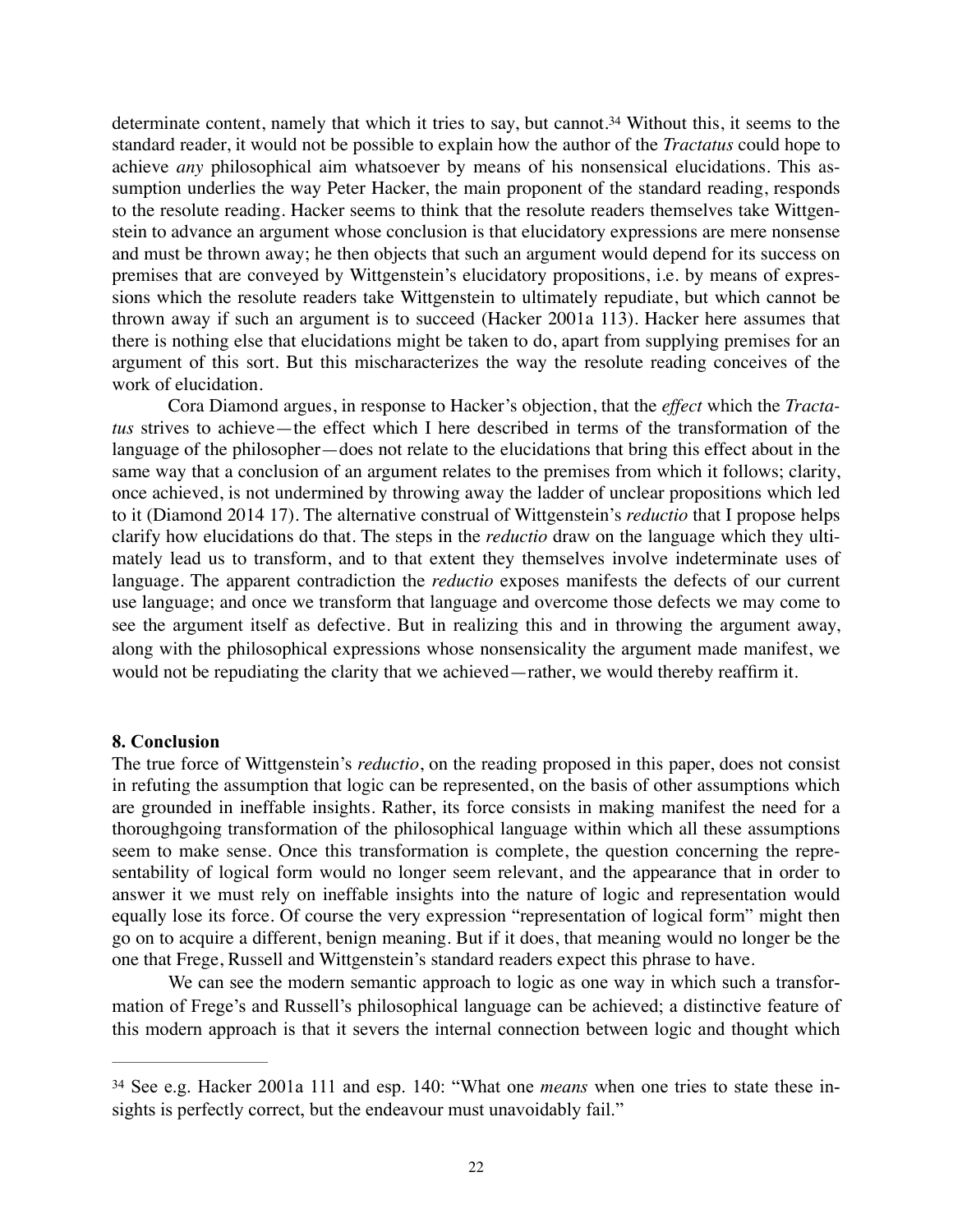informs, in various ways, Frege's, Russell's and Wittgenstein's work. We must be wary, however, of treating the modern semantic approach as the only, necessary consequence of the history which preceded it. Indeed, the historical development of modern logic can be fruitfully compared with the kind of scientific revolutions with which Kuhn (1962) is concerned; this is what van Heijenoort seems to point to, in saying that modern logical theory evolved by making a "sharp break with the Frege-Russell approach to the foundations of logic" (1967 328). Whether it might still be possible for us nowadays to conceive of logic in terms of its role for thought, and yet neither to equivocate in our use of these words nor to appeal to mysterious intuitions of the ineffable, remains an open question. My hope in this paper has been to make clear that this was the issue with which Wittgenstein was concerned.

### **Acknowledgements**

I presented previous versions of this paper at the University of Chicago, the University of Leipzig and the University of Jena. I thank the participants of these events for helpful comments. I am especially indebted to Michael Kremer, Jim Conant, Cora Diamond, Tyke Nunez, David Löwenstein, Steven Methven, Wim Vanrie, Gino Margani, Martijn Wallage, Nethanel Lipshitz, Amichai Amit, and Abigail Akavia. Work on this paper was supported by a Minerva Fellowship of the Minerva Stiftung Gesellschaft für die Forschung mbH.

## **References**

Anscombe, G.E.M. 1959. *An Introduction to Wittgenstein's Tractatus*. London: Hutchinson.

- Black, Max. 1964. *A Companion to Wittgenstein's Tractatus*. Cornell University Press.
- Blanchette, Patricia A. 2013. "From Logicism to Metatheory." In *The Palgrave Centenary Companion to Principia Mathematica*, edited by Bernard Linsky and Nicholas Griffin. Basingstoke: Palgrave Macmillan Press, 59-78.
- Bronzo, Silver, 2012. "The Resolute Reading and Its Critics: An Introduction to the Literature." *Wittgenstein-Studien* 3 (1): 45-80.
- Carnap, Rudolph, 2000. *Logical Syntax of Language*, translated by Ametha Smeaton. London and New York: Routledge.
- Conant, James, 1992. "The Search for Logically Alien Thought: Descartes, Kant, Frege, and the Tractatus." *Philosophical Topics* 20 (1): 115-80.
	- ———, 2007. "Mild-Mono Wittgensteinianism" In *Wittgenstein and the Moral Life: Essays in Honor of Cora Diamond*, edited by Alice Crary. Cambridge, Mass: MIT Press, 174-217.
- Conant, James and Cora Diamond, 2004. "On Reading the *Tractatus* Resolutely." In *Wittgenstein's Lasting Significance*, edited by Max Kölbel and Bernhard Weiss. London: Routledge, 42-97.
- Davidson, Donald, 1974. "On the Very Idea of a Conceptual Scheme." *Proceedings and Addresses of the American Philosophical Association*, 47: 5-20.
- Diamond, Cora, 1991a. "What Nonsense Might Be." In *The Realistic Spirit: Wittgenstein, Philosophy, and the Mind.* Cambridge, MA: MIT Press, 95-114.
	- ———, 1991b. "Throwing Away the Ladder." In *The Realistic Spirit*, 179-204.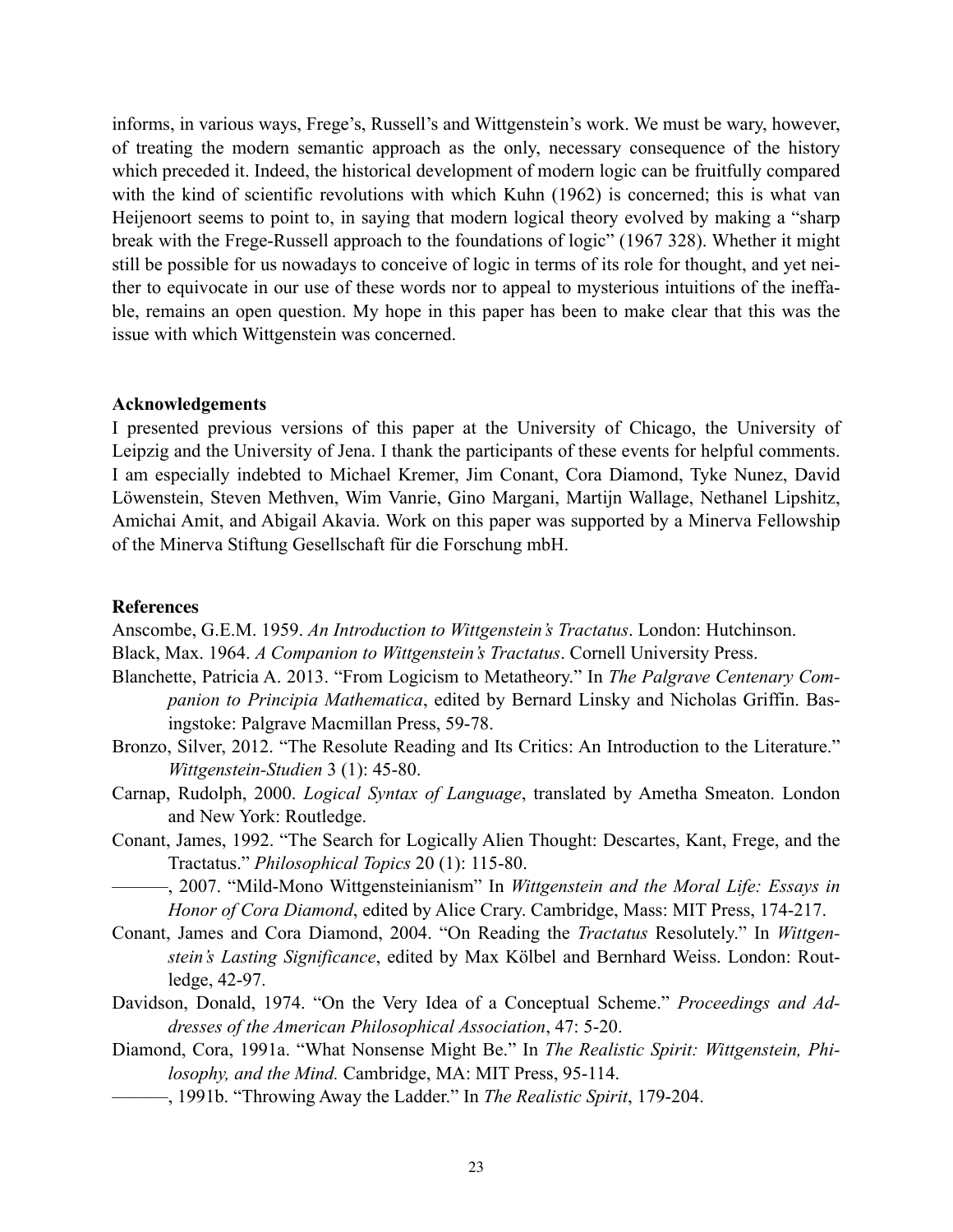- ———, 1991c. "Riddles and Anselm's Riddle." In *The Realistic Spirit*, 267-289.
- ———, 2000. "Ethics, Imagination and the Method of the Tractatus." In *The New Wittgenstein*, edited by Alice Crary and Rupert J. Read. London: Routledge, 149-173.
- ———, 2011. "The *Tractatus* and the Limits of Sense", in *The Oxford Handbook of Wittgenstein*, edited by Oskari Kuusela and Marie McGinn, eds., Oxford University Press, 238-273.
- ———, 2014. "Addressing Russell Resolutely" in *Philosophical Topics* 42:2, 13-43.
- ———, 2019. *Reading Wittgenstein with Anscombe, Going On to Ethics*. Harvard University Press.
- Floyd, Juliet, 1995. "On Saying What You Want to Say: Wittgenstein, Gödel and the Trisection of the Angle." *From Dedekind to Gödel: The Foundations of Mathematics in the Early Twentieth Century,* edited by Jaakko Hintikka. Dordrecht: Kluwer Academic Publishers, 373-426.
- Frege, Gottlob, 1960. *The Foundations of Arithmetic*, translated by John L. Austin. Second revised edition. New York: Harper Torchbooks.
- ———, 1979a. "Logic" in *Posthumous Writings*, edited by Hans Hermes et al., translated by Peter Long and Roger White. Chicago: University of Chicago Press, 1-8.
- ———, 1979b. "Boole's Logical Calculus and the Concept Script." In *Posthumous Writings*, 9-46.
- ———, 1979c. "Logic in mathematics." In *Posthumous Writings*, 203-50.
- ———, 1980. *Philosophical and Mathematical Correspondence,* edited by Gottfried Gabriel et al., translated by Hans Kaal. Chicago: University of Chicago Press.
- ———, 1984a. "On Concept and Object." In *Collected Papers on Mathematics, Logic, and Philosophy*, edited by Brian McGuinness, translated by Peter Geach. Oxford: Blackwell, 182-194.
- ———, 1984b. "Thoughts." In *Collected Papers on Mathematics, Logic, and Philosophy*, translated by Peter Geach and R.H. Stoothoff, 351-372.
- ———, 1997. "On *Sinn* and *Bedeutung.*" In *The Frege Reader*, edited and translated by Michael Beaney. London: Blackwell, 151-171.
- ———, 2013. *Basic Laws of Arithmetic,* translated by Philip. A. Ebert and Marcus Rossberg. Oxford: Oxford University Press.
- Geach, Peter T. 1976. "Saying and Showing in Frege and Wittgenstein." *Acta Philosophica Fennica* 28: 54-70.
- Goldfarb, Warren, 1982. "Logicism and Logical Truth." *Journal of Philosophy* 79 (1): 692-695.
- Hacker, Peter M. S., 2001a. "Was He Trying to Whistle It?" In *Wittgenstein: Connections and Controversies*. Oxford: Clarendon Press, 98-140.
	- ———, 2001b. "When the Whistling Had to Stop." In *Wittgenstein: Connections and Controversies*. 141-69.
- Heck, Richard G., 2007. "Frege and Semantics." *Grazer Philosophische Studien* 75 (1): 27-63.
- Hylton, Peter, 1990. *Russell, Idealism, and the Emergence of Analytic Philosophy.* New York: Oxford University Press.
	- ———, 2005. "Logic in Russell's Logicism." In *Propositions, Functions and Analysis: Selected Essays on Russell's Philosophy.* Oxford: Oxford University Press, 49-82.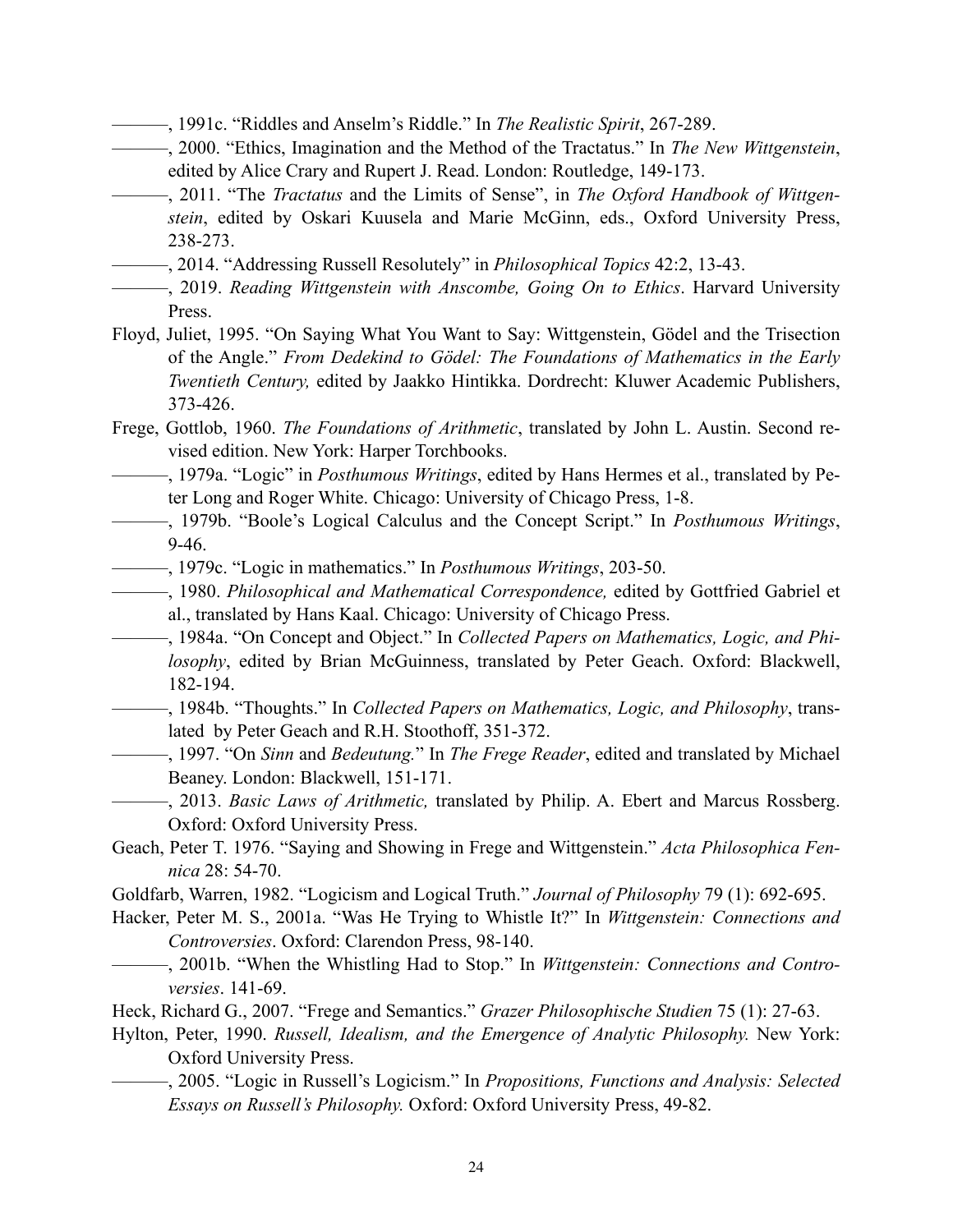- Johnston, Colin, 2017. "The Picture Theory." In *A Companion to Wittgenstein*, edited by Hans Johann Glock and John Hyman. Chichester: John Wiley & Sons, 141-158.
- Korhonen, Anssi, 2012. "Logic as a Science and Logic as a Theory: Remarks on Frege, Russell and the Logocentric Predicament." *Logica Universalis* 6 (3–4): 597-613.
- Kremer, Michael, 2001. "The Purpose of Tractarian Nonsense." *Noûs* 35 (1): 39-73.
- ———, 2002. "Mathematics and Meaning in the *Tractatus.*" *Philosophical Investigations* 25 (3): 272-303.
- Kuhn, Thomas, 1962. *The Structure of Scientific Revolutions.* Chicago: University of Chicago Press.
- Kuusela, Oskari, 2019. *Wittgenstein on Logic as the Method of Philosophy: Re-examining the Roots and Development of Analytic Philosophy*. Oxford: Oxford University Press.
- Lützen, Jesper 2009. "Why was Wantzel overlooked for a century? The changing importance of an impossibility result." *Historia Mathematica* 36: 374–394.
- Narboux, Jean-Philippe, 2014. "Showing, the Medium Voice, and the Unity of the *Tractatus.*" *Philosophical Topics* 42 (2): 201-62.
- Nordmann, Alfred, 2005. *Wittgenstein's* Tractatus*: An Introduction*. Cambridge: Cambridge University Press.
- Proops, Ian, 2007. "Russell and the Universalist Conception of Logic." *Noûs* 41 (1): 1-32.
- Ricketts, Thomas, 1985. "Frege, The Tractatus, and the Logocentric Predicament." *Noûs* 19 (1):  $3 - 15$ .
- Russell, Bertrand, 1903. *The Principles of Mathematics.* Cambridge: Cambridge University Press.
- ———, 1905. "On Denoting." *Mind* 14 (56): 479-93.
- ———, 1960. "Introduction." In Wittgenstein 1960 7-23.
- ———, 1973. "Meinong's Theory of Complexes and Assumptions." In *Essays in Analysis*, edited by Douglas Lackey. London: Allen and Unwin, 21–76.
- ———, 2013. *Theory of Knowledge: The 1913 Manuscript.* Edited by Kenneth Blackwell and Elizabeth Ramsden Eames. London and New York: Routledge.
- Stanley, Jason, 1996. "Truth and Metatheory in Frege," *Pacific Philosophical Quarterly* 77: 45-50.
- Sullivan, Peter, 2001. "A Version of the Picture Theory." In *Ludwig Wittgenstein. Tractatus logico-philosophicus*, edited by Wilhelm Vossenkuhl*.* Berlin: Akademie Verlag.
- ———, 2004. "What is the *Tractatus* about?" In *Wittgenstein's Lasting Significance*, edited by Max Kölbel and Bernhard Weiss. London: Routledge, 28-41.
- Tappenden, Jamie, 1997. "Metatheory and Mathematical Practice in Frege." Philosophical Topics, 25 (2): 213-163.
	- ———, 2000. "Frege on Axioms, Indirect Proofs, and Independence Arguments in Geometry: Did Frege Reject Independence Arguments?" *Notre Dame Journal of Formal Logic* 41 (3): 271-315.
- Tarski, Alfred, 1944. "The Semantic Conception of Truth: And the Foundations of Semantics." *Philosophy and Phenomenological Research* 4 (3): 341-376.
- van Heijenoort, Jean, 1967. "Logic as Calculus and Logic as Language." *Synthese* 17 (1): 324-330.